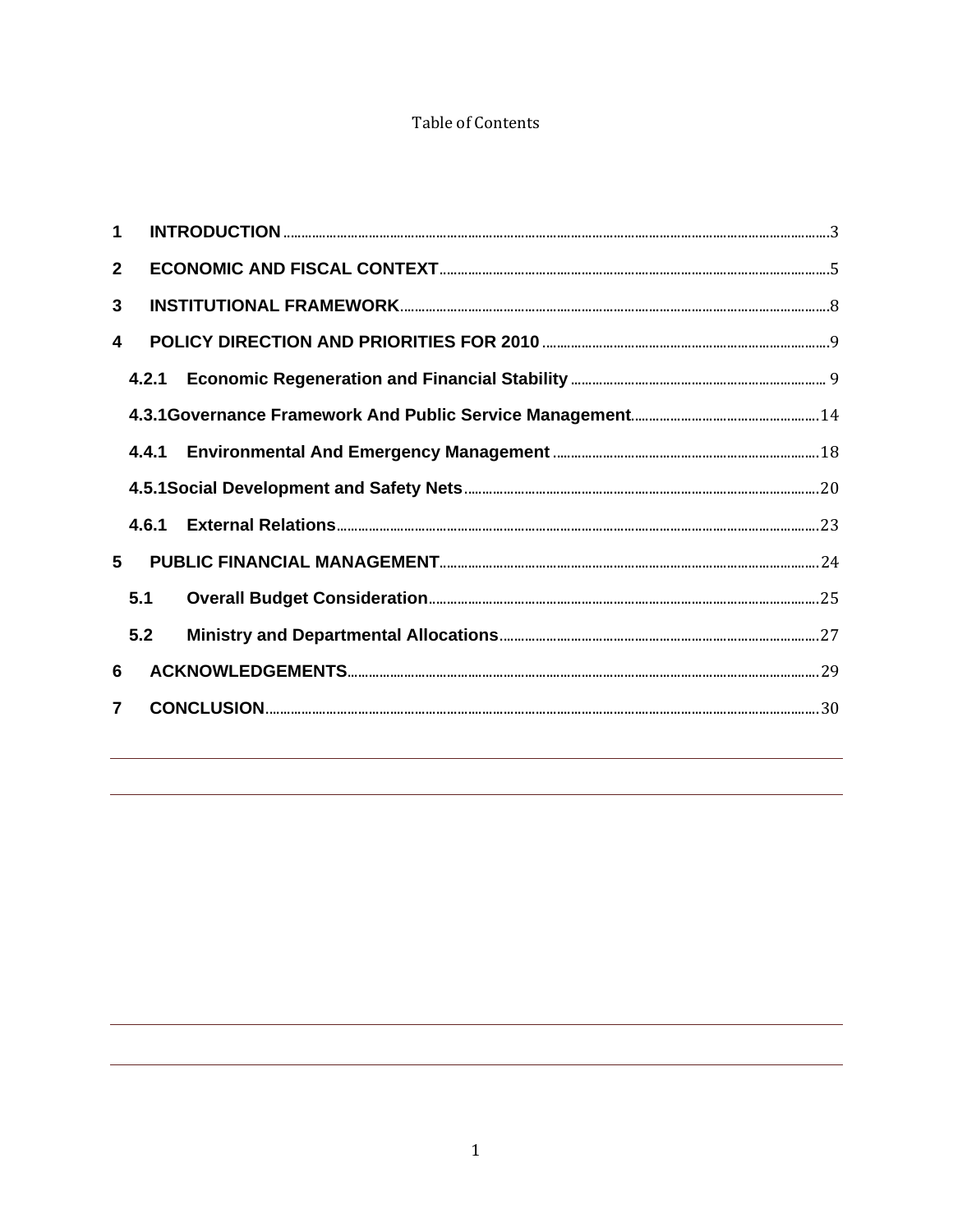# ABBREVIATIONS

| <b>BOLT</b> | <b>Build Operate-Lease Transfer</b>             |
|-------------|-------------------------------------------------|
| CDB         | Caribbean Development Bank                      |
| <b>DFID</b> | Department for International Development        |
| <b>DMCA</b> | Disaster Management Co-ordination Agency        |
| <b>ECCB</b> | Eastern Caribbean Central Bank                  |
| <b>ECCU</b> | Eastern Caribbean Currency Union                |
| EIA         | <b>Environment Impact Assessment</b>            |
| <b>FRA</b>  | <b>Fiduciary Risk Assessment</b>                |
| <b>GDP</b>  | <b>Gross Domestic Product</b>                   |
| <b>HMG</b>  | Her Majesty Governor                            |
| <b>ICT</b>  | <b>Information Communication Technology</b>     |
| <b>MCAP</b> | Movement for Change and Prosperity              |
| <b>MCC</b>  | <b>Montserrat Community College</b>             |
| <b>MDC</b>  | <b>Montserrat Development Corporation</b>       |
| <b>MMC</b>  | Montserrat media Corporation                    |
| <b>MSS</b>  | <b>Montserrat Secondary School</b>              |
| NGO         | Non Government Organisation                     |
| <b>OECS</b> | Organisation for Eastern Caribbean States       |
| <b>PEFA</b> | Public Expenditure and Financial Accountability |
| <b>PPP</b>  | <b>Public Private Partnership</b>               |
| <b>PSIP</b> | <b>Public Sector Investment Programme</b>       |
| TIAS's      | <b>Tax Information Agreement</b>                |
| UK          | <b>United Kingdom</b>                           |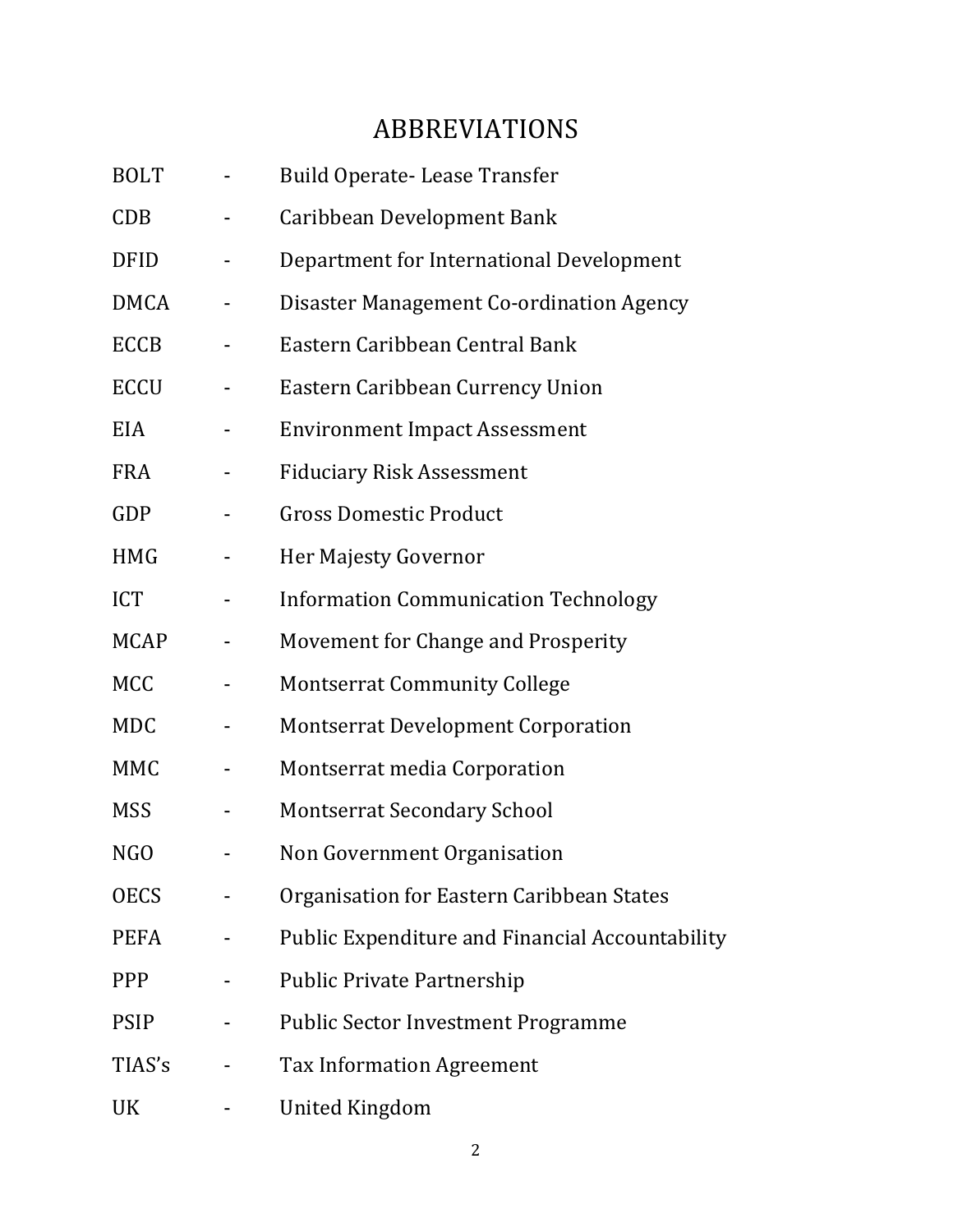## **2 0 1 0 B U D G E T S T A T E M E N T**

### **THE PATH TO SUSTAINABLE DEVELOPMENT**

Mr. Speaker, I rise to move the second reading of a Bill shortly entitled the Appropriation Bill 2010.

### **1** INTRODUCTION

- <span id="page-2-0"></span>**1.1** Mr Speaker, I shall commence this presentation by expressing our gratitude to the people of Montserrat who have demonstrated their confidence in team MCAP by giving us the mandate to lead our country at this time in our history. It is a period that is conditioned by major economic and social challenges and uncertainties that requires urgent attention. As a result, there is a call from all corners of the globe for courageous and visionary leadership. We intend to respond to this call and guide this island along the difficult path towards sustainable development.
- **1.2** A fundamental concept in shaping future policy is one"s perception of the role of government. Economists and leaders all over the world continue to debate the pros and cons of government"s role in development and in the daily lives of people. There are those who promote the philosophy that government knows best and therefore should direct what, where, when and how goods and services should be produced in a country. On the other hand, there are those who believe in the individual and collective skills of the private sector. These economists and leaders, expect the private sector to be creative and to be in the forefront making choices that will lead to economic growth and development, with government providing the enabling environment and producing only those things that are necessary but which the private sector cannot or will not produce. We endorse the latter view with respect to the individual and collective skills of the private sector and the streamlining of Government's role. Consequently, the underlying strategy of this Government in pursuing sustainable development is to systematically increase the contribution made to economic growth by private individuals and firms.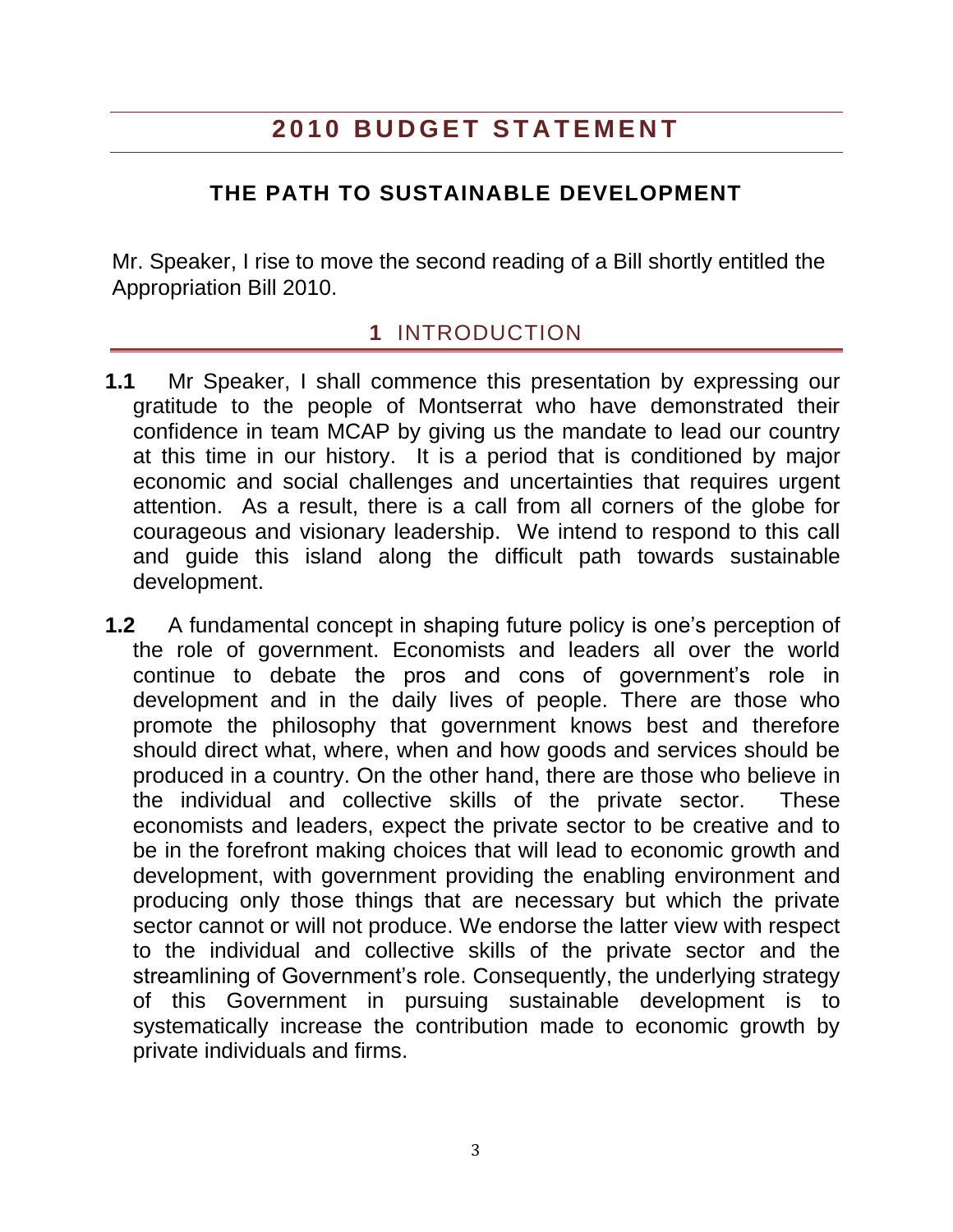- **1.3** Mr Speaker, this budget document is guided by: the OECS/ECCU Eight Point Stabilisation Programme, the Sustainable Development Plan, the Economic Sustainability Road Map and the Business Plans of the various ministries and departments. These have all been made available for the consideration of members of this Honourable House and will be placed on the government website for public information and discussion.
- **1.4** Our Administration"s plans for fiscal year 2010/11 will therefore reflect and be guided by the concepts and contents of the documents list above. These plans will be considered under the following key policy areas:
	- Economic Regeneration and Financial Stability;
	- Governance;
	- Environmental and Disaster Management;
	- Social Development and Safety Nets; and
	- External Relations.
- **1.5** We began this journey six months ago in September 2009. We have listened to the suggestions made by the people of Montserrat both at home and those residing overseas, and Mr Speaker, as a team we have worked together and I am proud to say that to date we have made significant progress in this short period of time.
	- We have addressed the access problem we now have a ferry and two airlines servicing the island;
	- We have resolved bottlenecks in project implementation we have established a Project Implementation Unit to provide a greater degree of focused management of projects.
	- We have responded to the critical issues of managing the volcano by balancing the comfort of residents with our responsibility for their safety;
	- We have invested in sports and repositioned culture as a national asset in a framework that will support and sustain our tourism industry;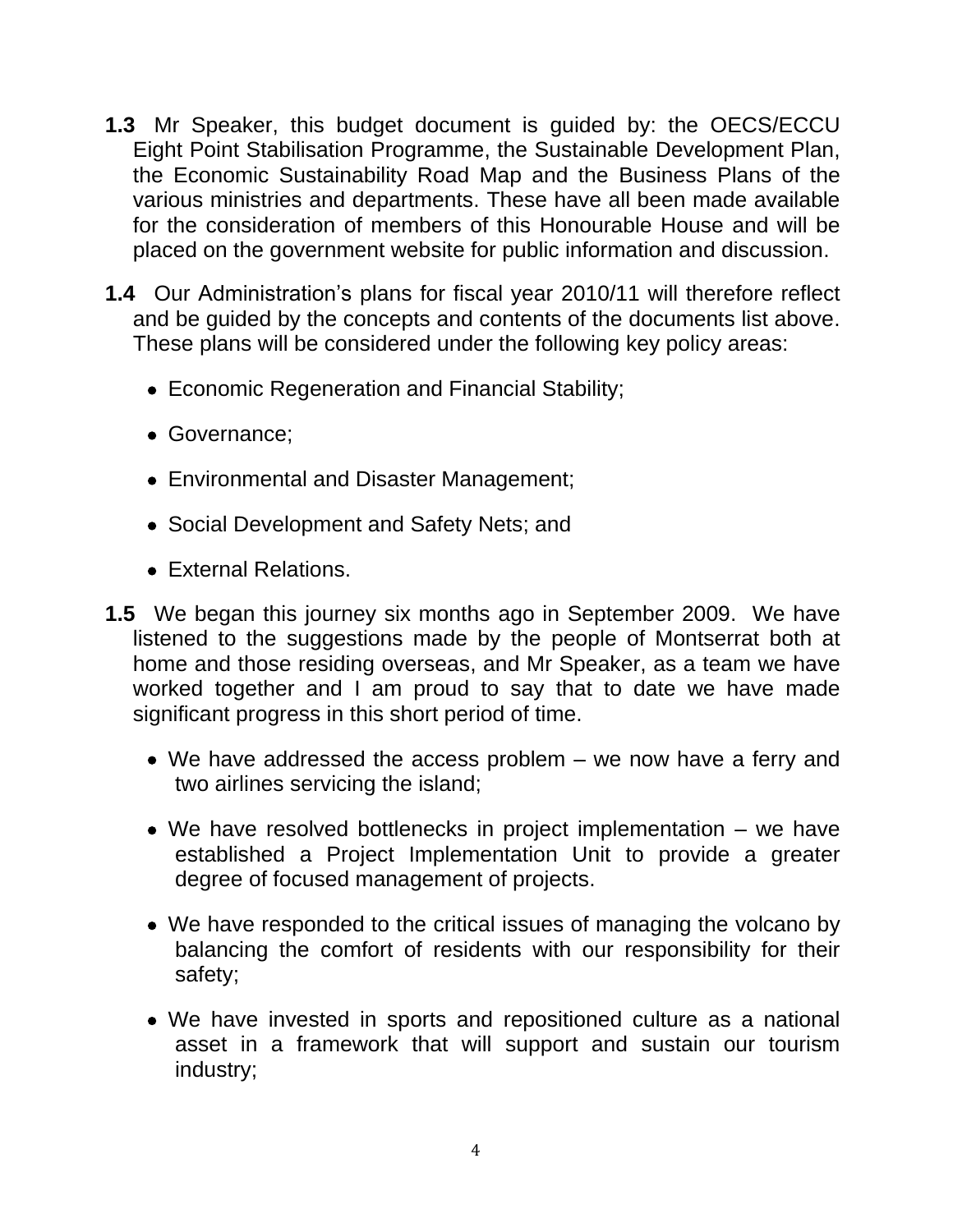- We have liberalized the telecommunication sector and have taken steps to advance the use of technologies that would improve how government does business. This new technological approach will be showcased in an ICT road show to be held here in April 2010 that will demonstrate the use of a variety of technologies that can be used to improve service to the public.
- We have signalled our commitment to keeping the world safe. We have adopted international best practices in compliance with accepted standards for sound financial governance and enacted legislation that will deter terrorists from using our systems to perpetuate crime;
- We have re-built a strong relationship with the UK Government. This is confirmed by the number of visits from senior officials who have not only provided resources, but together we have discussed and crafted a way forward for Montserrat.
- **1.6** The activities listed above are simply done to provide some insight into the work that we have begun to create the necessary enabling environment. In short, it demonstrates that we have begun the work of laying the foundation for our individual and collective success.
- **1.7** Having said this, Mr Speaker, the path to Sustainable Development will not be an easy one. Therefore, to facilitate greater understanding of the environment in which we operate, I will describe the context in which this budget is crafted and provide the rational for the design of government"s policies.

### **2 ECONOMIC AND FISCAL CONTEXT**

- <span id="page-4-0"></span>**2.1** Mr Speaker, between 2007 and 2009, many countries in the world experienced the greatest recession since the 1930"s. Across the globe unemployment remains a challenge. Public debt is increasing as nations and territories battle the global economic downturn. Notwithstanding, there are glimmers of hope in various countries although there is general agreement that difficult hurdles remain to be crossed. Hence amidst the challenges, there are opportunities.
- **2.2** While there were signs of recovery in the developed economies during 2009, in the Eastern Caribbean Currency Union (ECCU) economic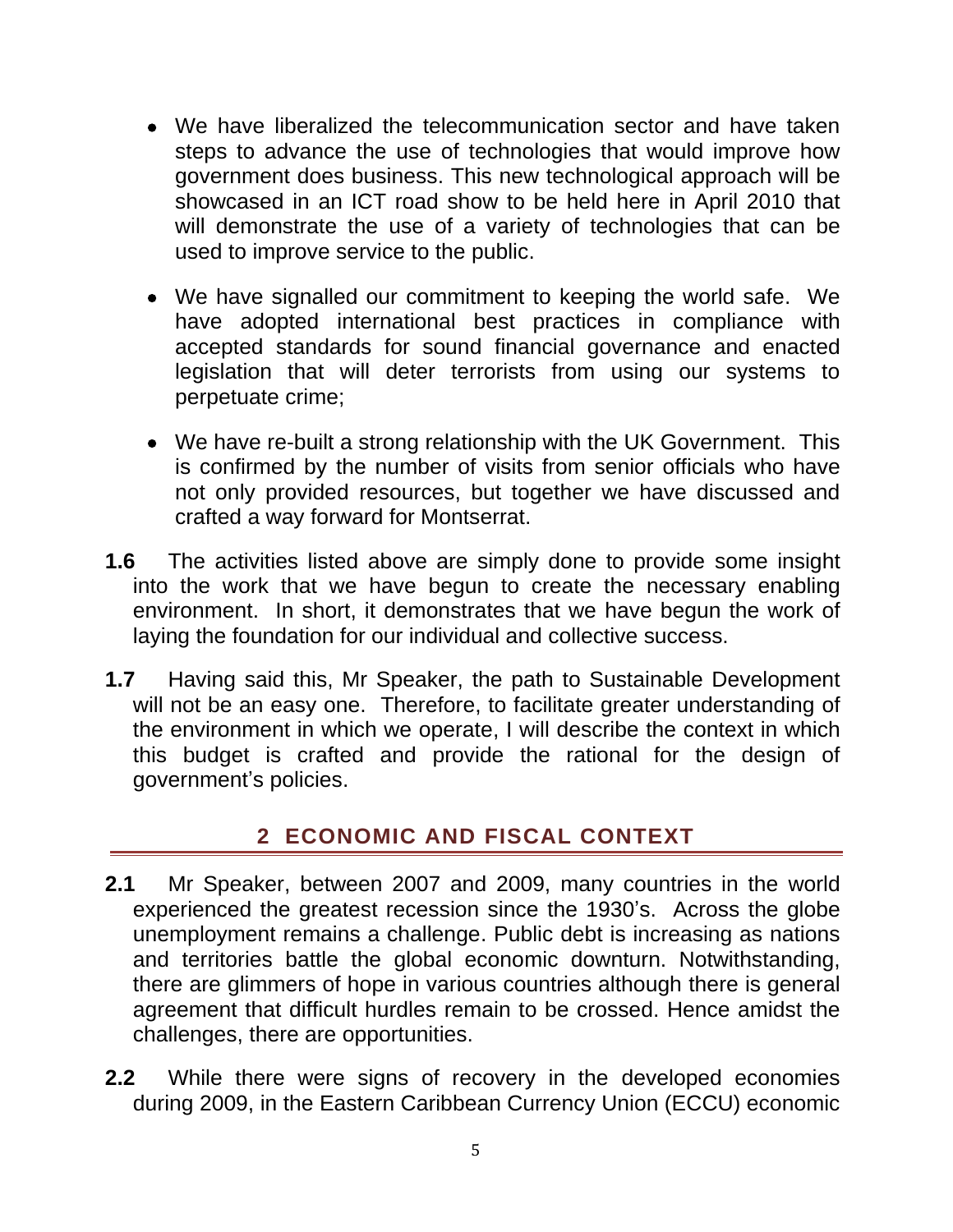activity contracted by 7.4% in first nine months of 2009 compared to a growth of 2.4% in the first nine months of 2008. This trend is likely to continue with national disposable income decreasing as credit levels decline and consumer confidence remain low globally. The effect of this contraction in disposable income will be felt mainly in the reduction of remittances from abroad, tourism as discretionary spending dwindle and construction as foreign investments are put on hold.

- **2.3** Regionally, we continue to see declines in value added recorded for construction, mining and quarrying, hotels and restaurants, manufacturing, wholesale and retail trade, transport and communications, which together accounted for 57.9 per cent of real GDP. Within the currency union, most countries experienced contractions in economic activity ranging from 1.1 per cent in St Vincent and the Grenadines to 22.6 per cent in Anguilla.
- **2.4** Despite the adverse global economic climate, economic activity in Montserrat is estimated to have expanded during the first nine months of 2009. Real GDP increased by 1.2 per cent compared to growth of 3.8 per cent in the first nine months of 2008. This performance reflected expansions in most sectors including agriculture 32.5%, construction 9.8%, government services 2.1%, real estate and housing 2%., mining and quarrying 1.3%, other services 1%, electricity and water 0.9% and banks and insurance 0.5%. In contrast to the sharp decrease in economic activity in the construction sector in the other member countries of the ECCU, construction activity in Montserrat increased by 9.8%. The positive growth rate was fuelled by public sector construction associated with government's reconstruction efforts, the continuation of the Little Bay Development Project and housing for vulnerable persons. Private sector construction activity also increased during the review period and focussed mainly on residential and commercial buildings.
- **2.5** The economic performance was not positive in all the sectors. Declines were recorded for hotels and restaurants 25.3%, wholesale and retail trade 9.2%, transport 6.5%, manufacturing and communications 1%, respectively.
- **2.6** Montserrat continued to experience Current Account deficits during 2009. The total value of imports for 2009 was approximately \$80m. This is 22% lower than the imports of 2008. The high costs of fuel imports in 2008, was a major contributor to the high import bill in 2008.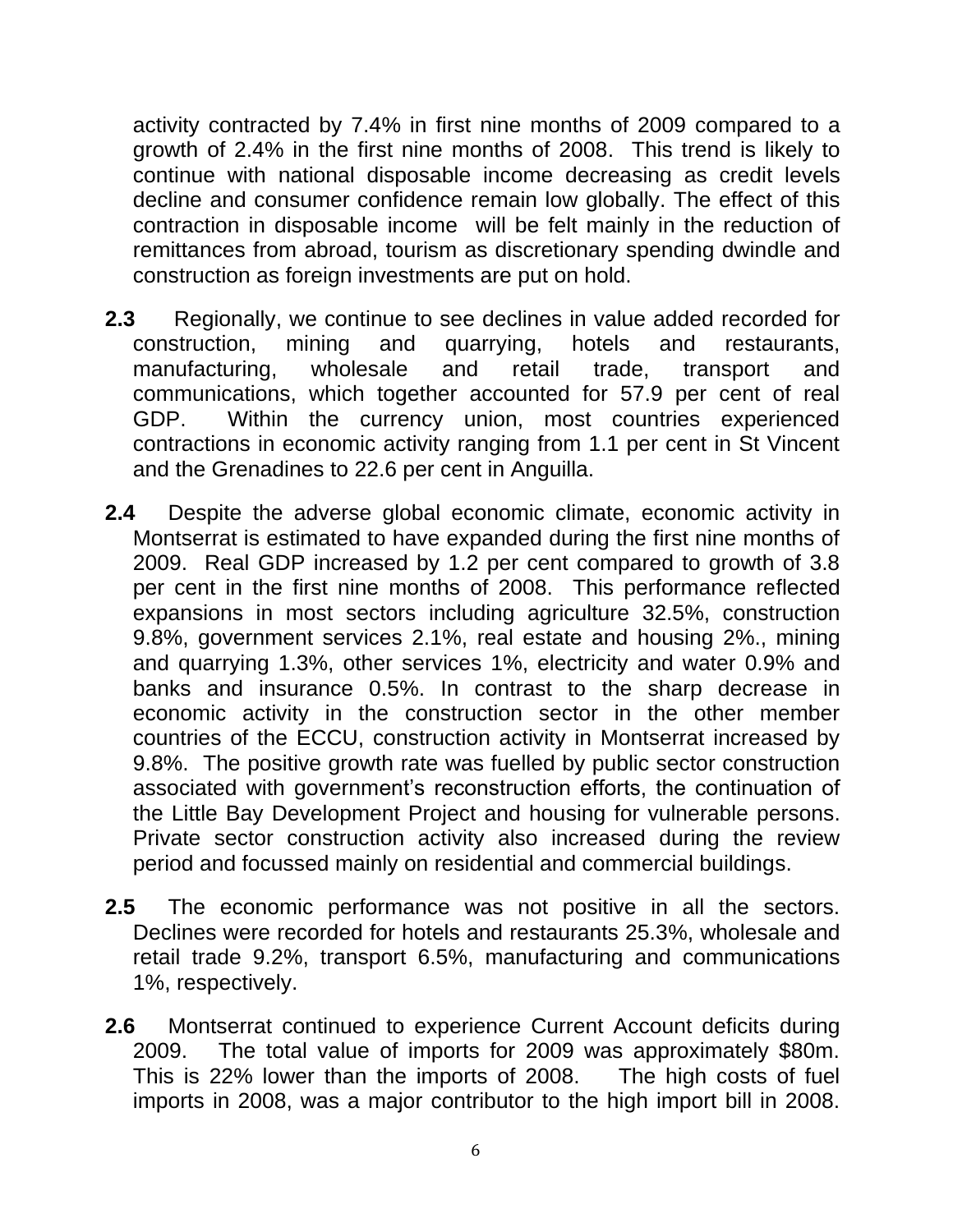Total exports were \$8.5m in 2009, which was also 22% lower than total exports in 2008. Domestic exports declined by 31.5% in 2009 over 2008. With the closure of the Trants Bay Area in October 2009, this negative impact on the domestic exports for 2009 was expected. The forecast has been made much worse with the unfortunate loss in February of this year of three of the mining plants at Trants. We would need to look again at how to support the rebuilding of this sector, which sustained the livelihood of so many workers.

- **2.7** Information taken from the Consumer Price Index showed an inflation rate of 4% for 2007, 4.5% for 2008 and 2.4% for 2009.
- **2.8** Visitor arrivals to Montserrat have been declining since 2005. As of November 2009, visitor arrivals to Montserrat were 14% lower than the corresponding 11-month period for 2008. The recessions being corresponding 11-month period for 2008. experienced in the major tourist markets have also had negative impacts on Montserrat. However it must be noted that although the tourist arrivals were down by 14%, excursionist arrivals were up by 6%. Our plans for a day-tour schedule connecting our ferry directly with cruise ships docking in Antigua should help us push the excursionist sector upwards for the benefit of our taxis, tour guides and retail outlets.
- **2.9** Mr Speaker, the performance of the economy has been mixed over the past two years, with a negative impact on local revenue collections. In any event, with a population size of approximately 5,000 people, there is a limit to the amount of local revenue which government can realistically collect through direct taxation. This continues to show why the development of private sector ventures is absolutely necessary.
- **2.10** Any sustainable development strategy must therefore involve the introduction of programmes that will significantly expand the private sector. This will also generate increased levels of economic activity in the medium to long term.
- **2.11** Budgetary aid is still the major contributor to government revenues. However, Mr Speaker, HMG has made it clear that Government of Montserrat must take steps to reduce its reliance on budgetary aid. Therefore, while there is a commitment to continue to provide grants to fund recurrent expenditure; Government of Montserrat must apply prudent fiscal management policies to reduce the budget deficit.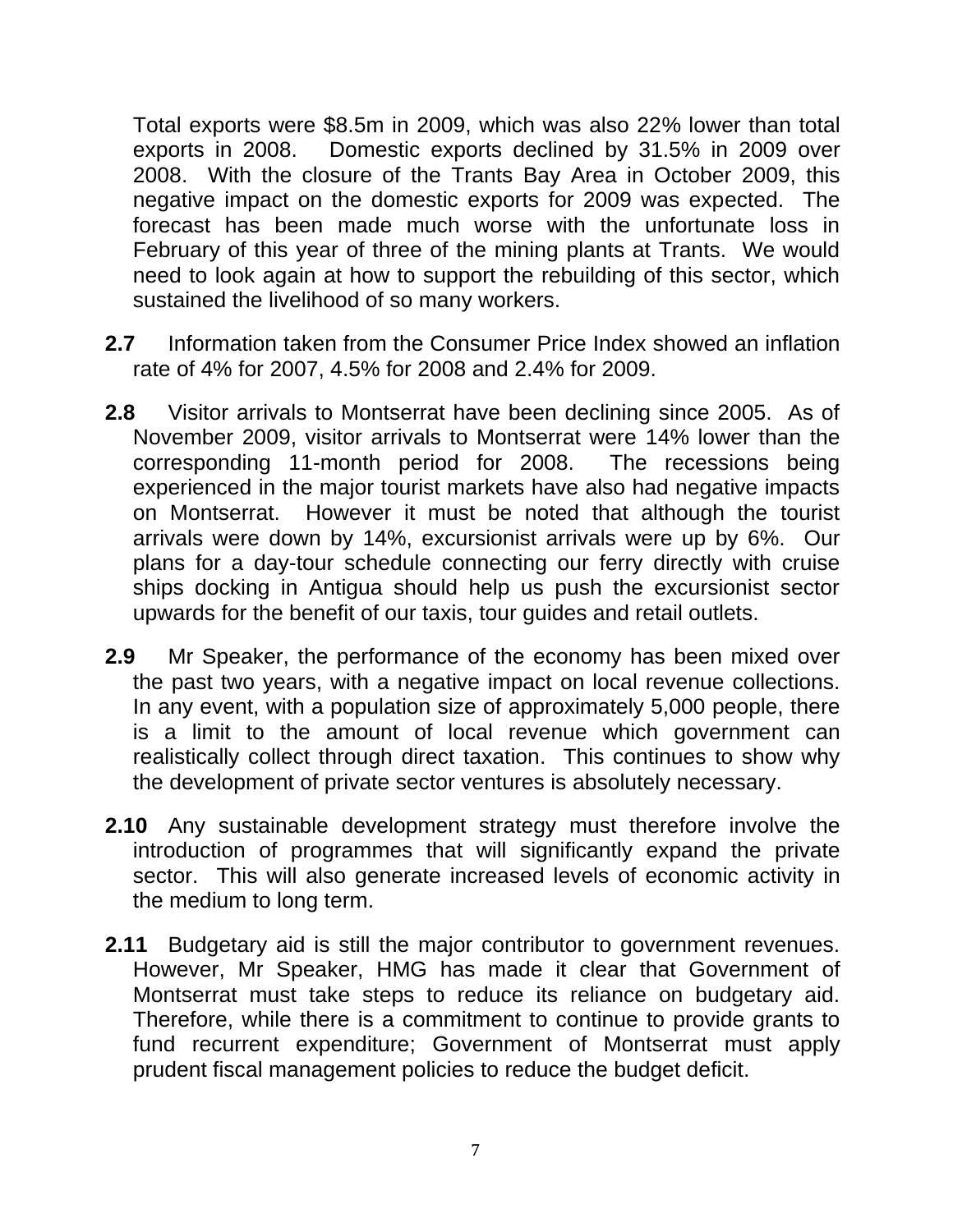### **3 INSTITUTIONAL FRAMEWORK**

- <span id="page-7-0"></span>**3.1** Mr Speaker we recognise that it is one thing to say we will move the country on a path to sustainable development; it is another to ensure that we have the strategies to do so.
- **3.2** Clearly, the civil service is a vital institution in the process of moving Montserrat forward. There are therefore some fundamental things that are necessary in the management of the Public Service:
	- It must be organised to deliver its services in the most efficient, economical and effective way.
	- It must have the right skills and competencies in the areas where they are needed.
	- It must also have the attitude and philosophical grounding that is consistent with what needs to be achieved.
	- It must be transparent in the use and accountable for the public resources allocated.
- **3.3** The second and most critical institution for economic transformation is the private sector. Among other things, we need to consider the capacity of the private sector to make the best use of investment opportunities. We need to consider how it organises itself, its composition and the barriers and challenges to its development. Government must therefore ensure that it responds to their issues and provide the enabling environment for their growth and development.
- **3.4** The third group of institutions needed for our continued growth and development is civil society. We need therefore to consider how social institutions such as NGOs including churches, charitable and uniformed organisations help to shape our economic landscape, foster national pride, and shape individual and collective mindsets and attitudes. Clearly, if the overall mindset is positive and supportive, then there will be a greater level of confidence, willingness to take risks and to find individual and collective solutions in the face of challenges and uncertainty.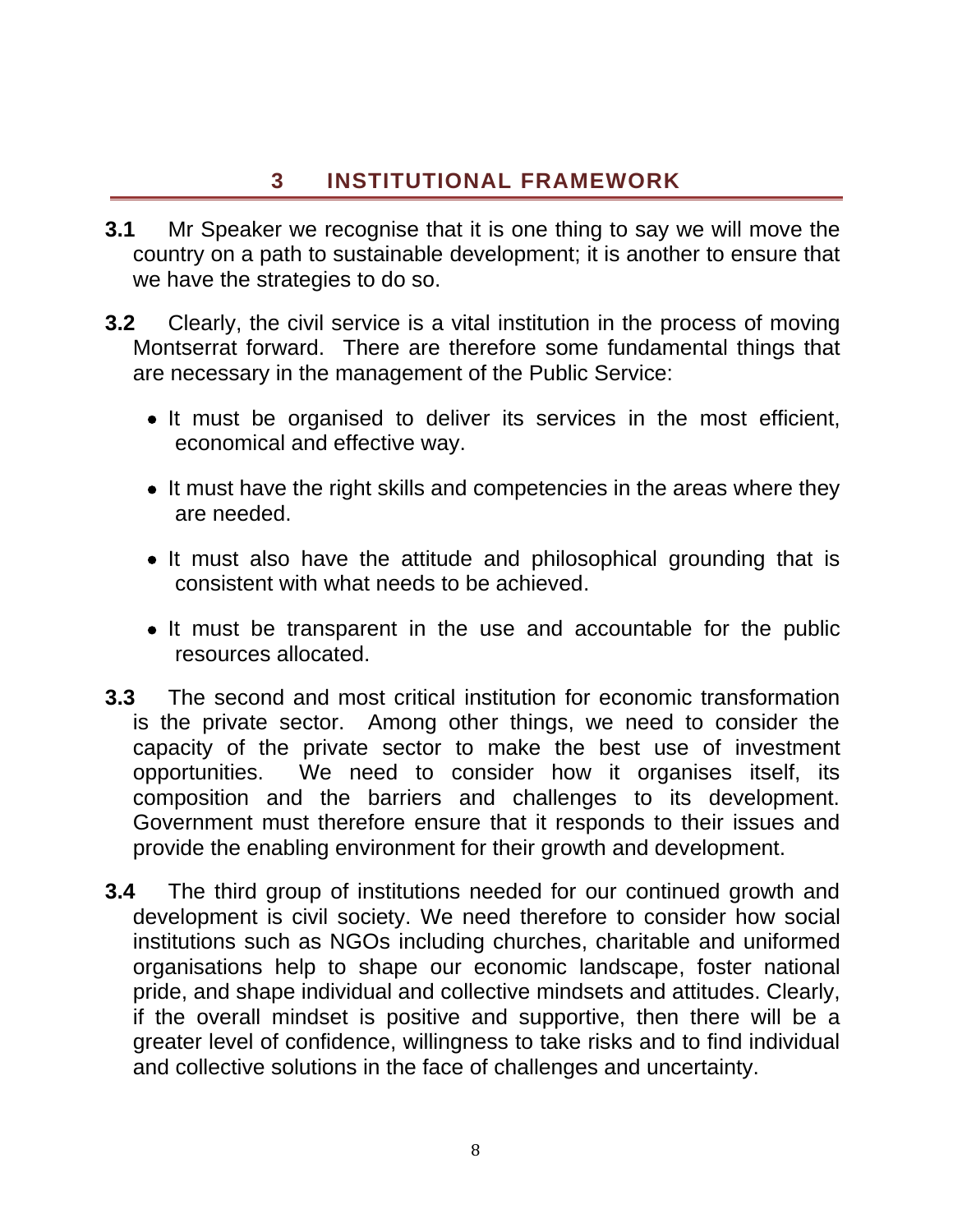**3.5** In summary, Mr Speaker, the context in which this budget is cast is one of global economic challenges. It is challenging because the global economy is struggling and the fallout will affect our own progress. This period requires us to build external relationships, prepare for and encourage external participation in our development. Notwithstanding the gloom, there are opportunities and where there are opportunities, there is hope. We must however, continue to reform and re-engineer our institutions to meet the challenges that lie ahead.

### <span id="page-8-0"></span>**4 POLICY DIRECTION AND PRIORITIES FOR 2010**

- **4.1** I want to preface this section, Mr Speaker, by stating that this Administration understands that economic development, social development, and environmental protection are all connected. Therefore the policies, programmes and activities considered in this budget looked at a number of factors including policy linkages, affordability and sustainability issues and impact of programmes on various economic agents.
- **4.2** As we enunciate the specific activities and programmes that will be funded under the five strategic priority areas, we want everyone to see and seize the opportunities. Of course, we can complain and do nothing but life is tough everywhere.

### <span id="page-8-1"></span>**4.2.1 ECONOMIC REGENERATION AND FINANCIAL STABILITY**

- **4.2.2** As pointed out earlier, Government policies will be guided generally by the Sustainable Development Plan, the OECS Eight Point Stabilisation Plan and more specifically, by the Roadmap for Fiscal Sustainability and the Business Plans of various ministries and departments. This cohesive approach will also require Statutory Bodies and Government owned Corporations to submit their three year business plans to the Legislative Council before 31 December 2010. Planning and implementation of plans will be a critical management tool of this administration.
- **4.2.3** Mr Speaker, the prospect for economic growth for Montserrat in the short to medium term remains positive. Economic activity in Montserrat is expected to continue to expand during the period 2010 to 2011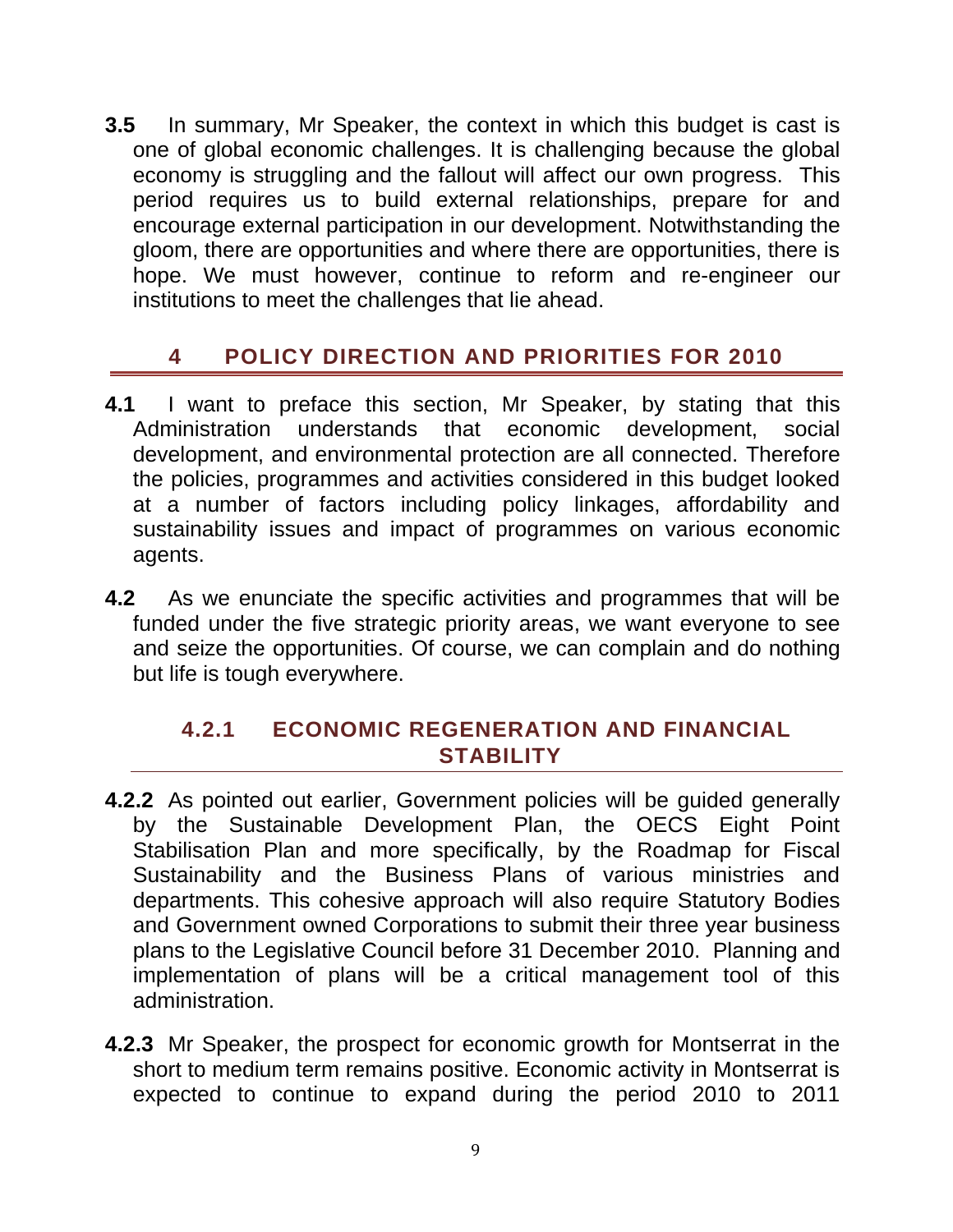averaging 2.1% provided programmes are implemented within the relevant deadlines. This performance is expected to be influenced by increased value added for all sectors led by output in government services and construction, the two largest contributors to GDP.

- **4.2.4** Government Services contribution to GDP should begin to fall over the period 2010 – 2014 as public sector reforms are implemented and private sector development initiatives begin to take root in the economy.
- **4.2.5** Economic regeneration will be achieved through the private sector. In the 2010 fiscal year, arrangements will be made for the following services to be delivered by the private sector. These are:
	- Cleaning services throughout government with the exception of the hospital for the time being;
	- Security Services including services provided by watchmen.
	- Vehicle and tractor Maintenance; plant propagation and grounds maintenance within the Ministry of Agriculture, Lands, Housing and the Environment.
	- Maintenance of government buildings to ensure that the quality standards of government accommodation are assured.
	- Provision of school lunches
- **4.2.6** Mr Speaker, there will be a tendering process for persons wishing to provide these services. A critical component of any tender submission must demonstrate how the business intends to develop the private market so the government will become merely one of its customers. Government will ensure equity of opportunity. There will be other services outsourced, but we will move slowly and learn from the experience. Also, we do not want to go at a pace faster than the Montserrat Development Corporation can give the necessary business development support to help those new businesses provide the services efficiently.
- **4.2.7** The second aspect to private sector regeneration programme is the task of attracting foreign direct investment. There are several critical components of this plan. The first is that we must ensure that there is a "one-stop" arrangement for all investors. This will be the role of the MDC. Proper resourcing and management of this institution is therefore critical.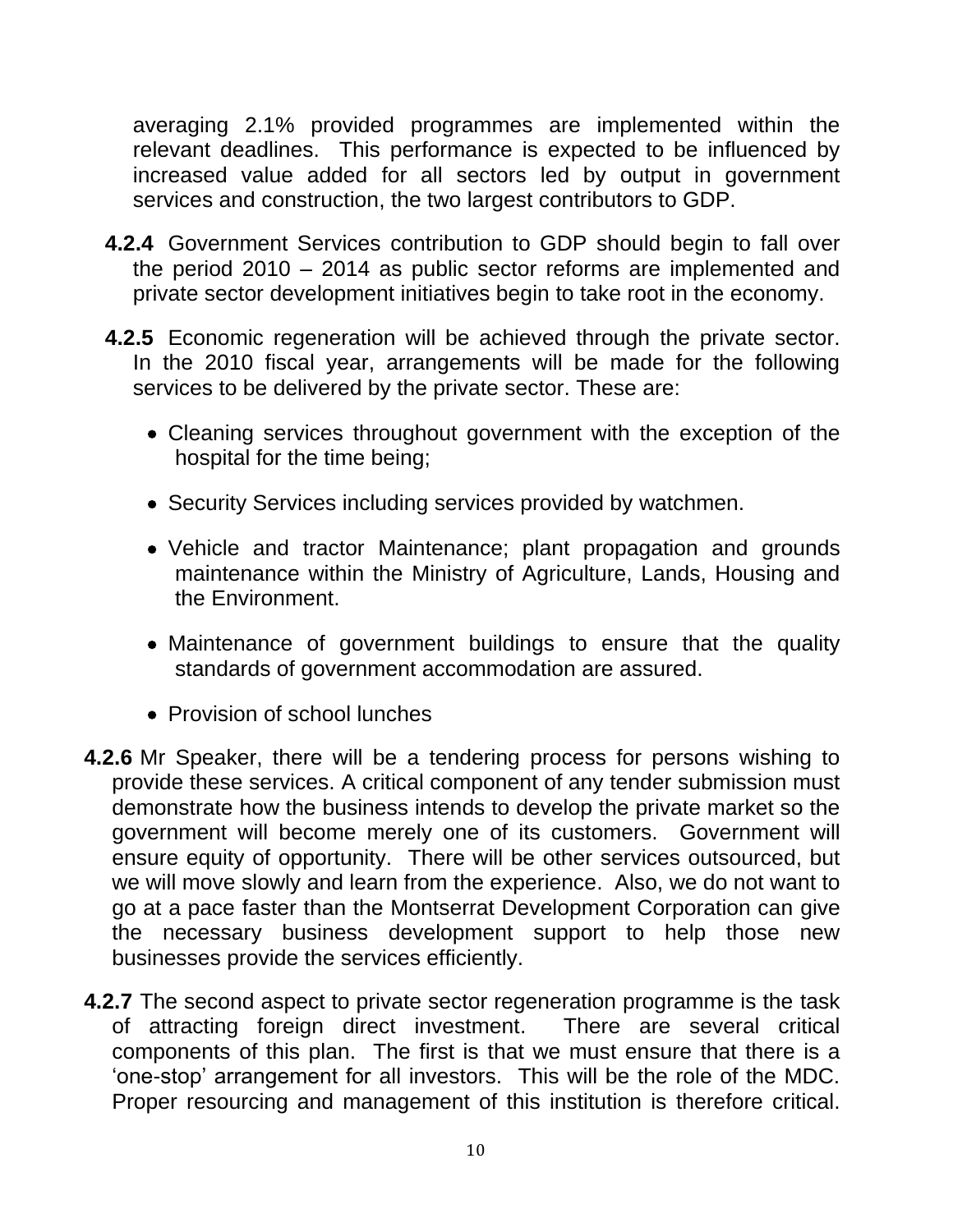To ensure that we can track the rate of success, we will introduce a recording, monitoring and reporting system to monitor progress with periodic reports to the Minister of Finance and Economic Development who will in turn report to the Legislative Council. The business of private sector development and the creation of investment opportunities must be handled urgently and decisively.

- **4.2.8** Mr Speaker, foreign direct investment should not compete in areas where local small business have the competence and are capable of providing the level and quality of services necessary. Therefore, attempts to attract foreign investment will be in targeted areas. These targeted areas will include but not limited to:
	- Property development particularly in the facilities for high end tourism
	- Education facilities with global reach
	- Manufacturing of products from volcanic materials for export
	- Agro processing facilities
- **4.2.9** We will also be working with the Montserrat communities overseas to ensure that they are well informed of the business opportunities in Montserrat and invite them to be part of the process.
- **4.2.10** Another instrument of growth within the economy is the Public Sector Investment Programme (PSIP). Mr Speaker, I will now describe the Government projects that will be implemented within the fiscal year although several may last for more than one financial year.
- **4.2.11** The Ministry of Communications and Works is completing the documentation for a \$14.9m road project which includes the resurfacing and upgrading of the main road from Salem to St. John"s. A major component of this project will be the upgrading of the Asphalt Plant, which will commence in the second quarter of fiscal 2010. This will generate significant employment and it is Government's intention to organise and arrange the work in such a way that we obtain good value for the money and that maximum benefits accrue to the local economy.
- **4.2.12** The Project Implementation Unit will start to implement a \$12m government accommodation project in the first quarter of fiscal year 2010/11. The detailed designs for two of the four buildings are being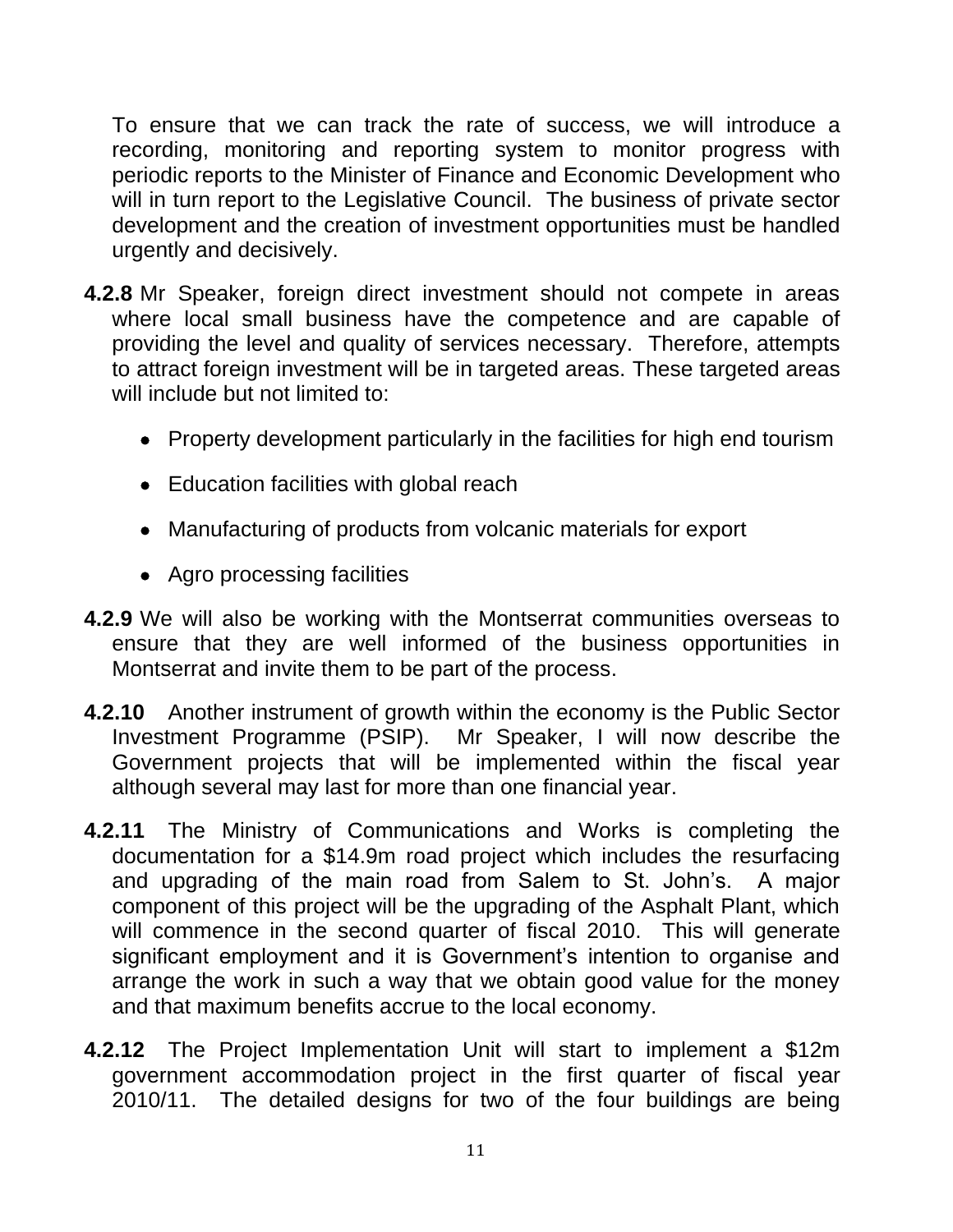finalised and tender documents for the first site will be issued this month. This will eliminate the health and safety issues associated with current public service accommodation over the last ten years and provide a working environment that is conducive to the delivery of high quality services. The second building is being issued to another local architectural firm for final design and preparation of tender documents.

- **4.2.13** In order to expedite the accommodation programme and encourage private investment in public projects, the Ministry of Finance is exploring the use Public Private Partnerships (PPP) in Build-Operate-Lease-Transfer (BOLT) arrangements aimed at allowing credible private businesses to build accommodation for the public services which will be transferred to Government at the end of the contract period. This will create investment opportunities and income for private capital. This approach will create additional funds by mixing aid funds with local capital for greater economic growth.
- **4.2.14** Mr Speaker, the long awaited port development project with an anticipated total cost in excess of \$75m is now in the design phase. Phase 1, "Early Works" has commenced and includes land reclamation and hard surfacing of the fore-shore works starting from the existing security offices to the ramp on the southern berth of the temporary jetty at Little Bay Port. This will create additional storage in the first instance and maneuvering space when the permanent breakwater and jetty is being constructed. We will be using local management and equipment for these initial foreshore works thus allowing a greater level of local participation in this major project.
- **4.2.15** The Little Bay Town Centre phase one is now completed. Mr Speaker, the project provides the infrastructure to encourage further development in the area by the private sector. The land has been vested in the Montserrat Development Corporation and detailed work on the design and development packages is progressing. In order to open up more land for high income housing and villa development we have allocated a further \$4.5m – for interim works- to develop the infrastructure on the Davy Hill side and around Dogger Hill, behind the Cultural Centre. These works are also locally managed to allow for increased use of local plant with the attendant economic benefits. These actions, Mr Speaker, are consistent with our overall private sector development strategy.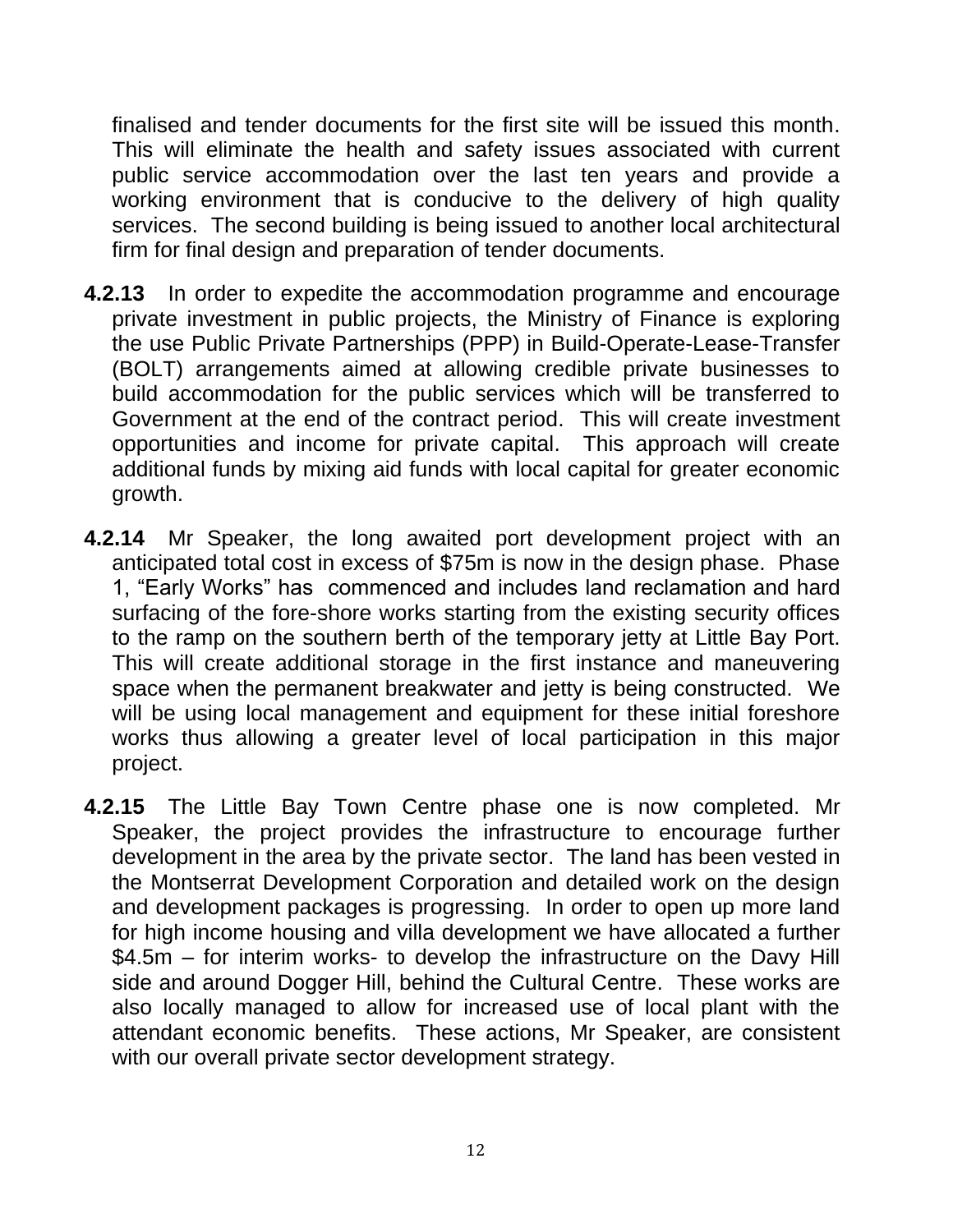- **4.2.16** The use of local management and plant on the port foreshore and the interim works at Little Bay was made possible as a result of the prudent management put in place for completion of the Little Bay Phase One project.
- **4.2.17** We will therefore continue to vigorously pursue the implementation of the Phase 2 elements of the Little Bay Project. This will, in the first case, open up new lands for development around the Town Centre and later expand the infrastructure and development into the Gerald"s and Drummond"s Communities which will also open up private lands for development.
- **4.2.18** Mr Speaker, the geotechnical and geophysical studies associated with the development of geothermal energy project were done during the latter half of last year and areas for drilling were identified. Efforts are at present being made to secure the financing required for proceeding to the drilling phase where the plan is to drill a production well.
- **4.2.19** In the meantime, electricity continues to be produced from inefficient containerized high-speed diesel generators. This is a very unreliable and a high cost way of operating. A country cannot develop with such inefficiencies. In seeking to speedily resolve these issues, a Power Station project is being developed. The main components of the project are the procurement of a generator set and the construction of facilities to house generators and other equipment. The project is estimated to cost in the order of \$21m We expect that the project will be approved by CDB by the end of the second quarter of the fiscal year 2010/11 to allow for procurement shortly thereafter.
- **4.2.20** Mr Speaker, I am therefore publicly thanking the staff at the Montserrat Utilities Limited for their professionalism and hard work in keeping us supplied with both water and electricity with little disruption in service to the general public.
- **4.2.21** We have a credible programme for economic re-generation given the current investment climate. What we need now is the delivery of donor funding as planned and a public service that delivers.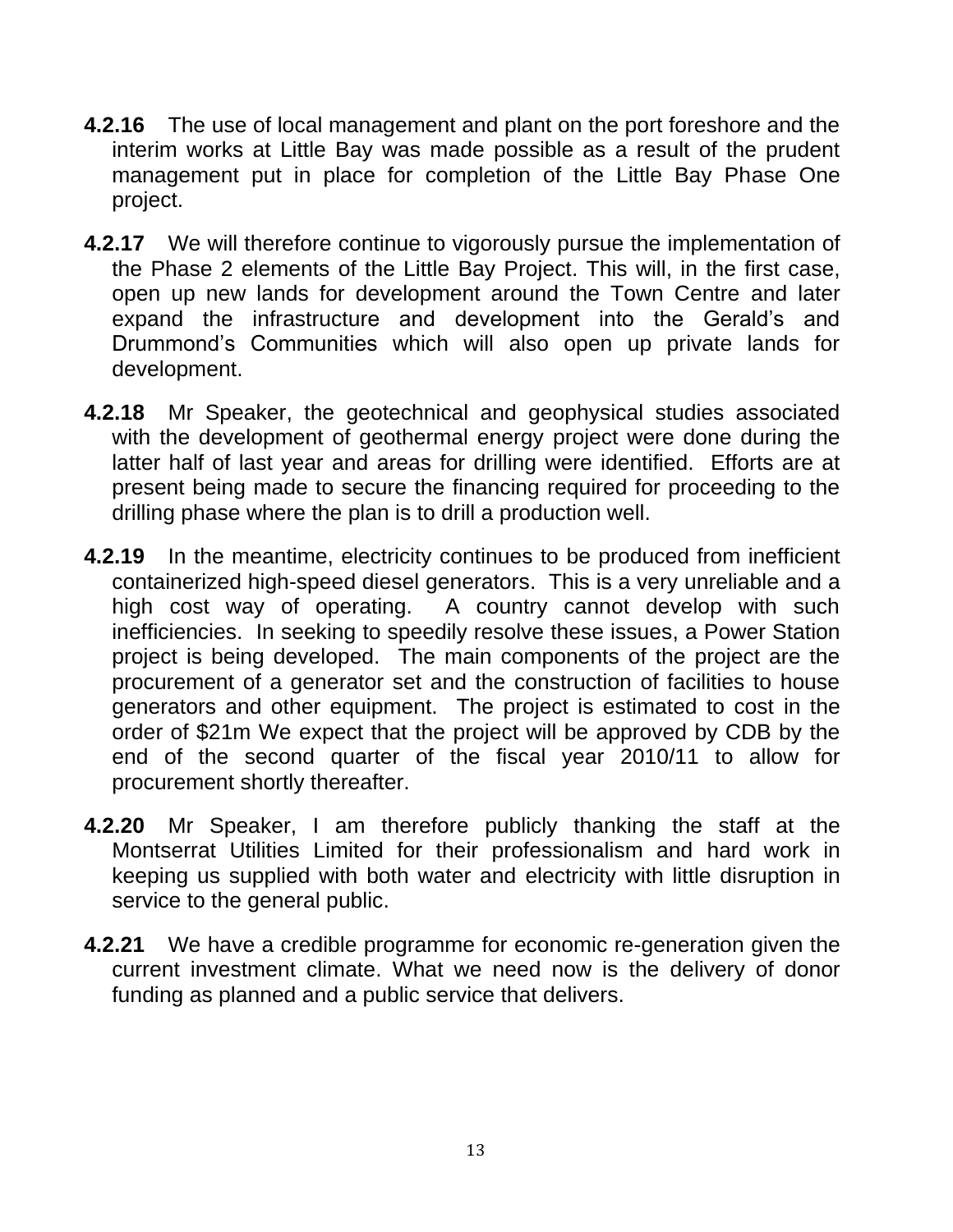#### <span id="page-13-0"></span>**4.3.1GOVERNANCE FRAMEWORK AND PUBLIC SERVICE MANAGEMENT**

- 4.3.2 The foundation of any great organisation Mr Speaker is its regulatory framework that governs systems and processes both internally and externally. It is also about the relationship that exists between people. Those that provide goods and services and those that consume them. Nothing happens without people and everything that we do must also be for the benefit of all of the people. It is said that, "...people may forget what you said, but they will never forget how you made them feel". Our aim is to create a professional, highly motivated and customer-focused business environment in which people are encouraged to participate in our development.
- 4.3.3 The best place to start is with our relationship with the United Kingdom and the modernisation of this relationship. There are many aspects to this relationship and we will continue to build on each of these aspects. In 2010, we will continue the process of negotiating constitutional reform. There are still some outstanding issues that we hope to agree and have in place before the end of the year. There are a number of new provisions aimed at improving the legislature, enhancing the human rights chapters, and chapters on public service standards. The new constitution introduces the Ombudsman and a National Advisory Committee which provides advice to the Governor, especially when it becomes necessary to use those powers that have been reserved. The document will be included on the government"s website making it accessible to all.
- 4.3.4 The next priority under the governance framework is the revision and upgrading of current legislation, as far as practicable, to international standards. This is to ensure that a legal framework exists that takes into account developments in technology, new methodologies in fighting crime, protection of vulnerable persons and to ensure that we comply with the regulatory framework for us to do business with the international community.
- 4.3.5 Mr Speaker, already the Public Finance Regulations have been upgraded to encourage higher levels of accountability and transparency in all areas of government. These regulations will strengthen the reporting requirements in the public service and incorporate as far as practical international best practices. We have also undergone, Fiduciary Risk Assessments (FRA) and Public Expenditure and Financial Accountability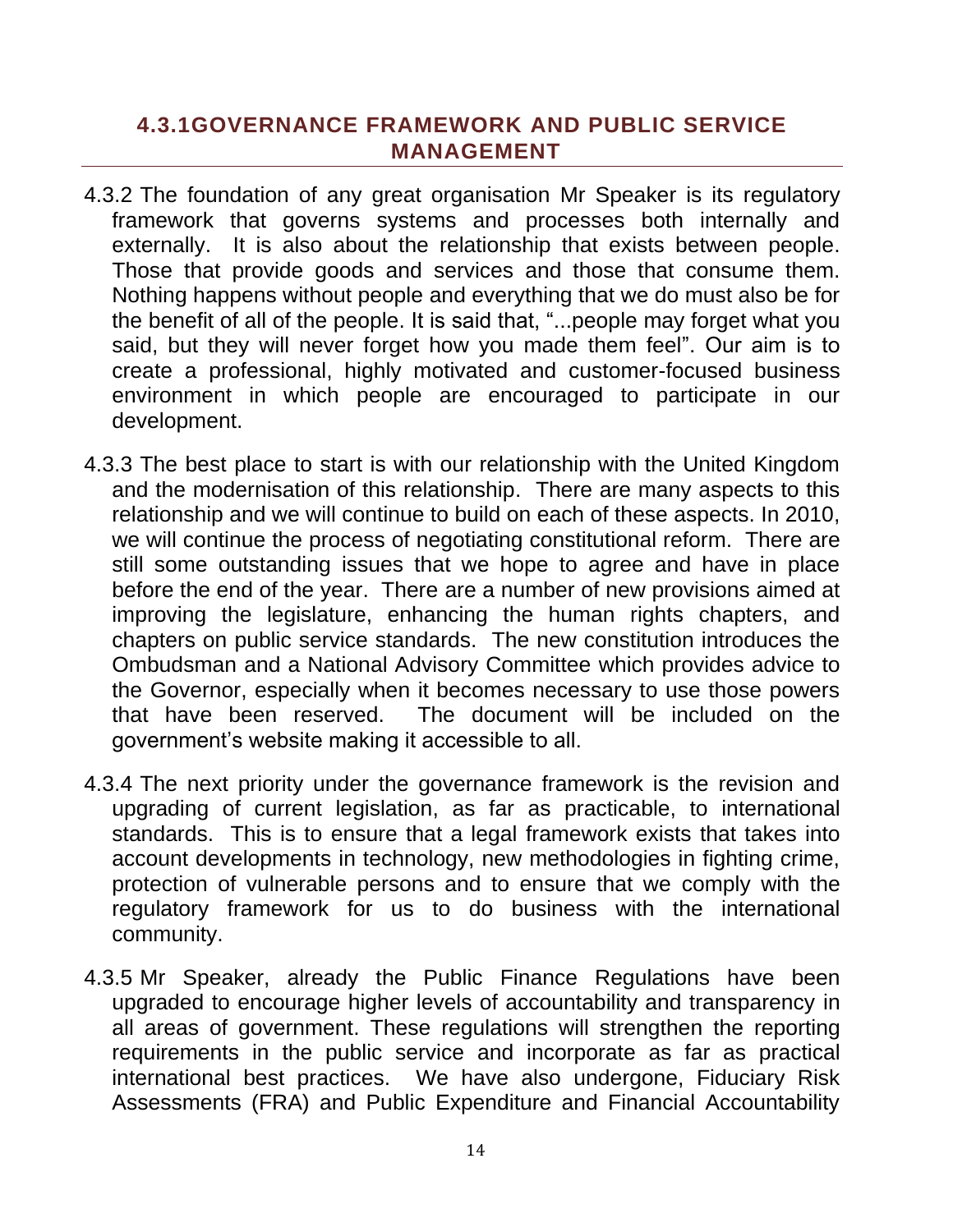Assessments (PEFA) by Crown Agents and the PEFA Secretariat in the World Bank. In April, a workshop will be held to look at the results and to prepare an action plan to take forward the recommendations that are relevant. This would lead to a more effective governance system. These regulations are complemented by the passage of the Integrity in Public Life and the Proceeds of Crime legislations.

- 4.3.6 We have also been working through and with Her Majesty"s Treasury to sign twelve Tax Information Agreements (TIEAs) as required by OECD Countries. Mr Speaker, to date we have signed agreements with the Netherlands, Belgium and the United Kingdom and requests have been made or negotiations have commenced with the Nordic Countries, Ireland, Australia and France. Some 38 countries have been selected and approached. This however is a slow process and unfortunately, it appears that signing TIEAs with Montserrat is not a priority for several of these countries. We were therefore surprised when we learnt that Montserrat appeared on France"s Blacklist in February, one month ahead of the agreed deadline.
- 4.3.7 Mr Speaker, the Reform of the Public Service is continuing. Under Phase 2 of the Public Service Reform we will continue to strengthen the Public Sector Management System to encourage efficient and effective delivery of public services and policy actions. The Reform of the service is being approached in a holistic manner, ensuring that the policy, planning, regulations and performance are combined to produce greater quality and efficiency in service delivery across the Public Sector.
- 4.3.8 The Office of the Deputy Governor, which was formalised in September when our team took over the management of the government, is working with Senior Managers to develop regulations, systems and procedures which enable greater management flexibility but monitors and measures performance throughout the Public Service. These include: the new General Orders; the Human Resource Management Procedures Manual; the New Public Service Commission Act; the incorporation of a Code of Ethics and Integrity for Public Servants; and a Code of Public Consultation.
- 4.3.9 Government is also taking a more integrated approach to the preparation and monitoring of business plans to ensure the highest efficiency standards. This process will ensure that Government's National priorities outlined in the SDP are cascaded through to the Business Plans of the ministries and departments and individual work plans in line with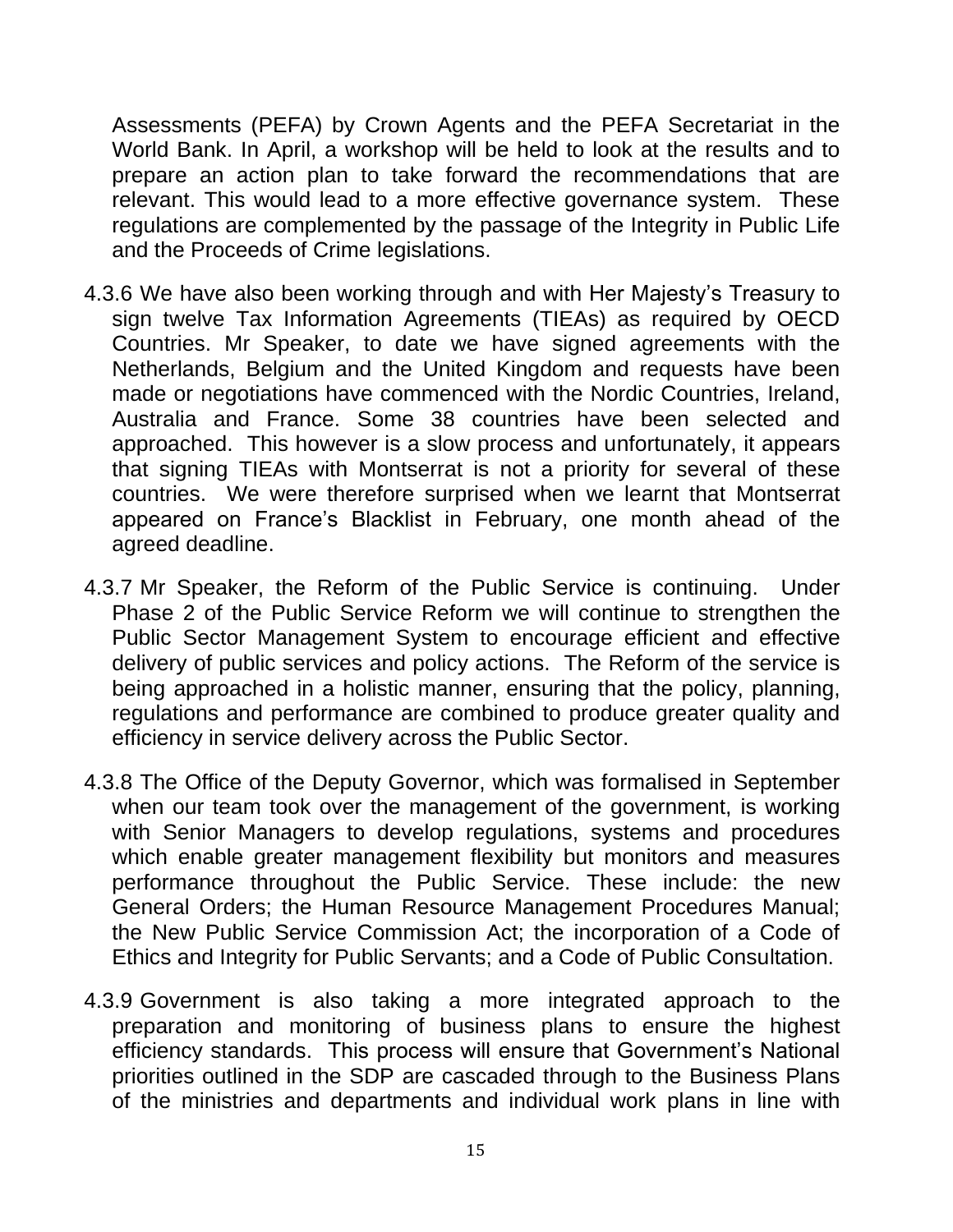budgetary resources. In this way Government"s policies will be made very clear at every level of the Public Service.

- 4.3.10 Mr Speaker, these new systems and processes will allow the Ministries to better relate the strategic outputs to the financial allocations provided to them by the Legislature. We will also be introducing a new Performance Management System making each public officer accountable for delivering defined outputs in the Business Plans.
- 4.3.11 The Government will extend its investment in civil servants through the establishment of a Capacity Development Fund to ensure that the relevant competencies for the delivery of the required services are provided for. In addition to this, work on a succession planning policy has also begun and is expected to be completed and implemented during this fiscal year.
- 4.3.12 The drive for efficiency will be developed through a comprehensive Egovernment strategy to target our resources in the most effective manner. Ultimately our aim is to encourage Ministries and departments to use the available technology as a means of improving service delivery. In that regard, we can applaud the work being done by the Government Information Service in moving towards e-government. We will remain focused on this objective and efforts will be made in the coming year to make more services available on-line for use internally and for the general public.
- 4.3.13 A necessary part of these changes will include adjustments to the structure of the Public Service. The focus will be on improving the efficiency of the public service by deploying activities which are best and more economically done to the private sector. The ideal situation will be a net increase in employment as a consequence of moving some government workers to the private sector.
- 4.3.14 Redundancy packages will be developed and made available for those who are interested or become affected as a result of these policy adjustments. Hopefully, this will provide part of the start up capital for those who wish to get into their own businesses.
- 4.3.15 Mr Speaker, within the Ministry of Finance the process of streamlining government business has begun. The merger of Customs and Inland Revenue into the Montserrat Revenue and Customs Service (MRCS) will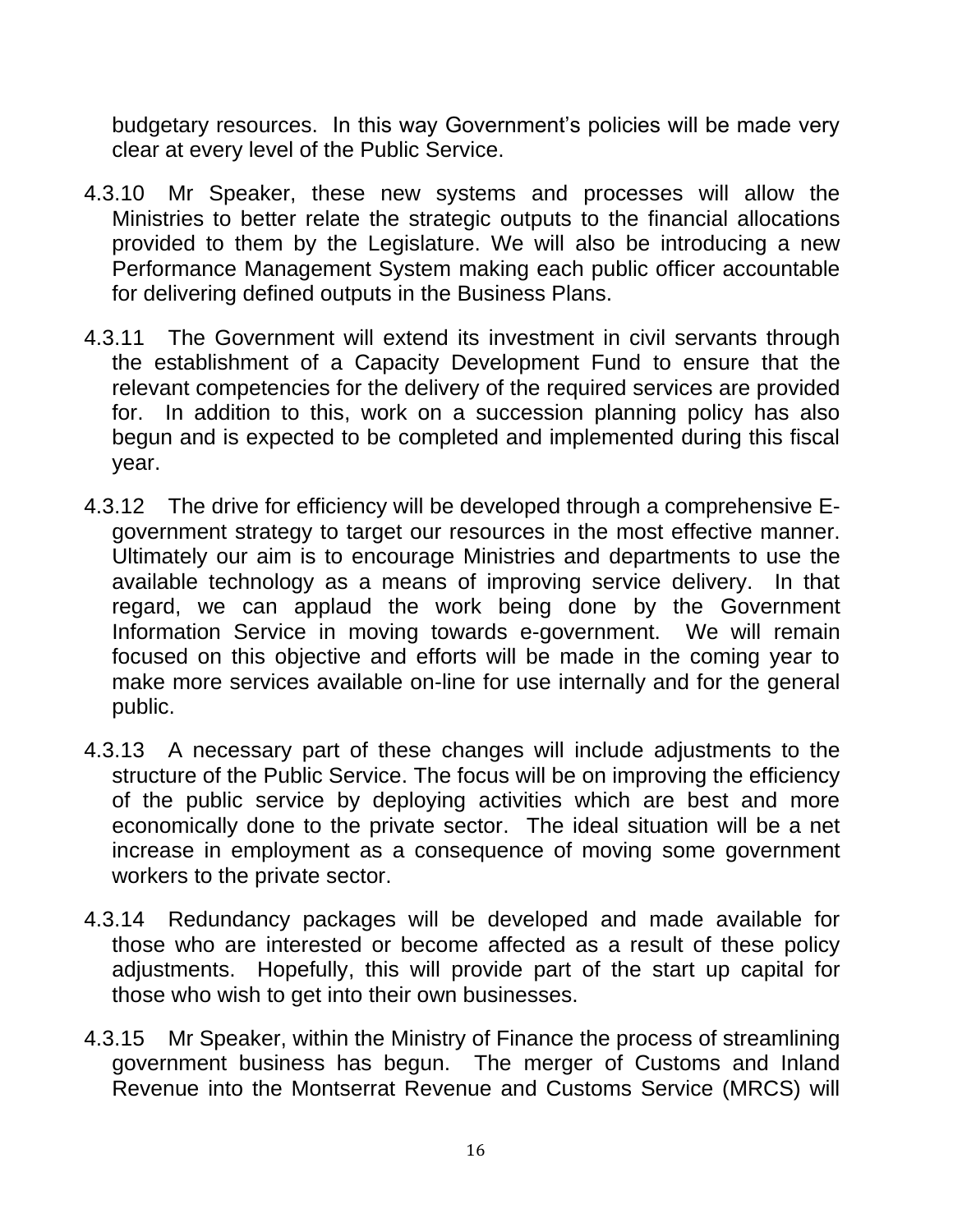streamline tax administration, offer a wider range of career choices and offer opportunities to improve levels of service. The change will require a more strategic review of the current tax system to try and balance its role as a revenue earner and as a policy instrument to foster development. There will be no loss of jobs as a result of this merger.

- 4.3.16 The merger between the Philatelic Bureau and Post Office will soon be implemented. This should result in cost savings, management efficiencies and additional revenue to the Post Office. There will be no loss of jobs although there may be reassignment of responsibilities.
- 4.3.17 Mr Speaker, in the Office of the Chief Minister, Radio Montserrat and the Government Information Unit will be amalgamated into an autonomous agency, the Montserrat Media Corporation (MMC). The MMC will spearhead the evolution of a virtual Montserrat to include Montserratians in the Diaspora. Critical to this decision will be the use of the internet as a marketing tool for Montserrat globally.
- 4.3.18 Commencing in the first quarter of the new financial year, we will assign the management of company registrations and trademarks to the Financial Services Commission. The idea is to reduce the time necessary to register a company or intellectual property and link into systems that will allow the necessary background checks and due diligence reports to be completed expeditiously.
- 4.3.19 Mr Speaker, Healthcare is quite expensive. In a small territory such as ours, recruiting and maintaining professionals is extremely difficult. It is this Government"s view that we should:
	- Look at the various management options for delivering health care services. We will examine the prospects for a Health Authority commencing the studies in this fiscal year;
	- Examine options and opportunities for professional development of health teams;
	- Make arrangements for the establishment of standards and continuous monitoring of medical and critical care staff;
	- Examine the financing of health care within the context of a redesigned Social Security Scheme to create a medical benefits type scheme.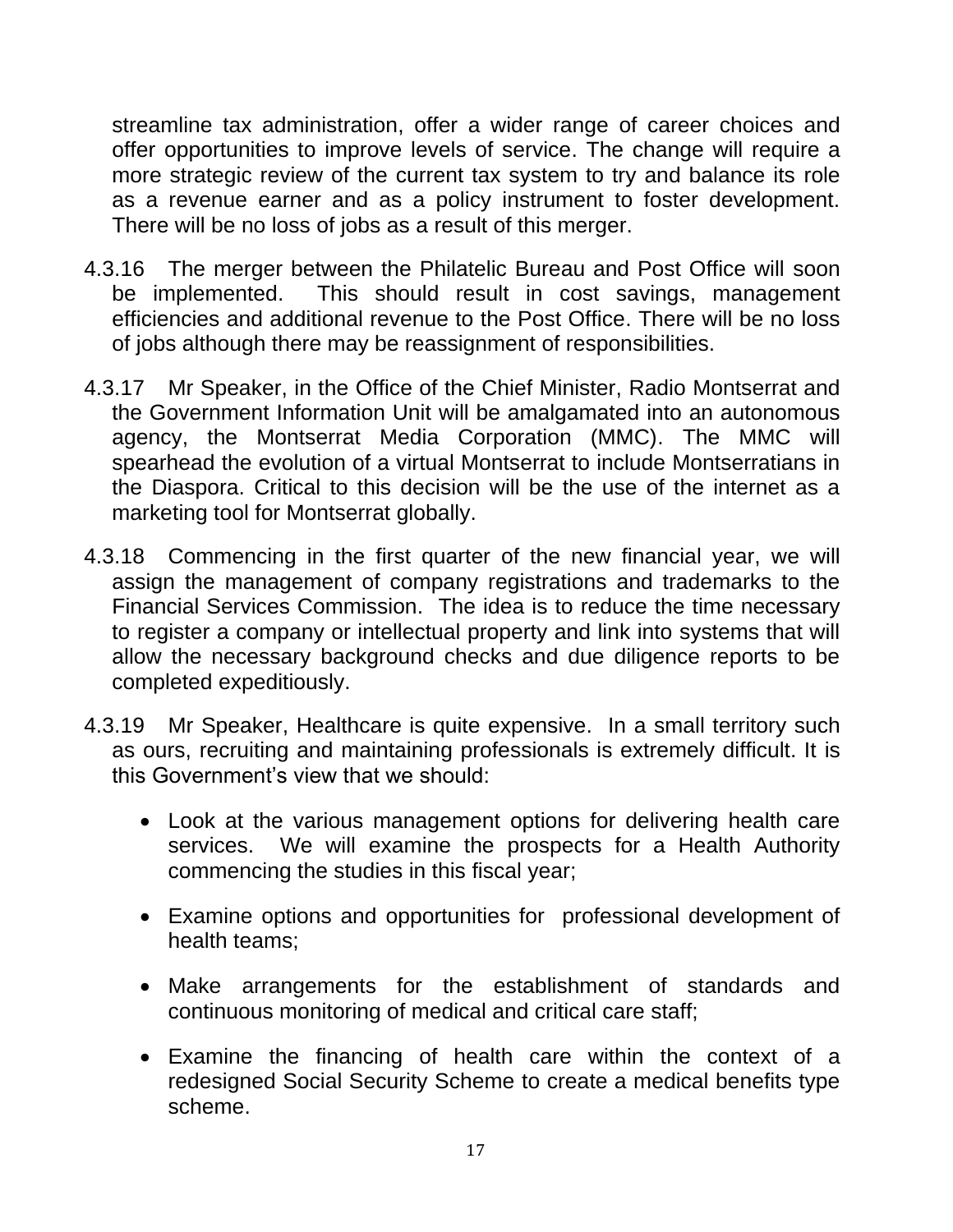- 4.3.20 In support of this administration"s thrust to improve access to and from the island and to enhance the governance arrangements in this area, an Access Coordinator has been appointed and the move towards a single Ports Authority has been included in the economic sustainability roadmap for implementation. This will not only create efficiencies but ensure that security standards are uniformly applied across both air and sea ports. These decisions are also aimed at improving the planning and integrated development of both ports.
- 4.3.21 Mr Speaker, as part of the new governance arrangements, we have expressed our commitment to enacting legislation in June 2010 that will fundamentally change how pension is accrued within the public service. The legislation will include Public Servants, Police and Legislators. This approach is being proposed to ensure that we are able to maintain our ability to make future payments from a scheme that is sustainable. We plan to continue the dialogue with the public service unions on the proposals.

### <span id="page-17-0"></span>**4.4.1ENVIRONMENTAL AND EMERGENCY MANAGEMENT**

- 4.4.2 The management of our natural environment will receive the attention that is required. Mr Speaker, our environment remains beautiful but fragile. This government will provide the kind of strategic leadership that is necessary to implement the projects and programmes that will promote the sustainable use and protection of all of our natural resources. Specifically Government will:
	- Maintain protected areas and protect flora and fauna and associated eco systems;
	- Enhance inter-agency linkages that will sustain adequate supplies of high quality water, protect the coastline and our water-shed areas
	- Retain the requirement for Environmental Impact Assessment (EIAs) as critical requirement for development proposals including all government projects. This strategy will include the development of environmental management plans prior to the commencement of the various projects. Government projects cannot be exempted from these environmental requirements.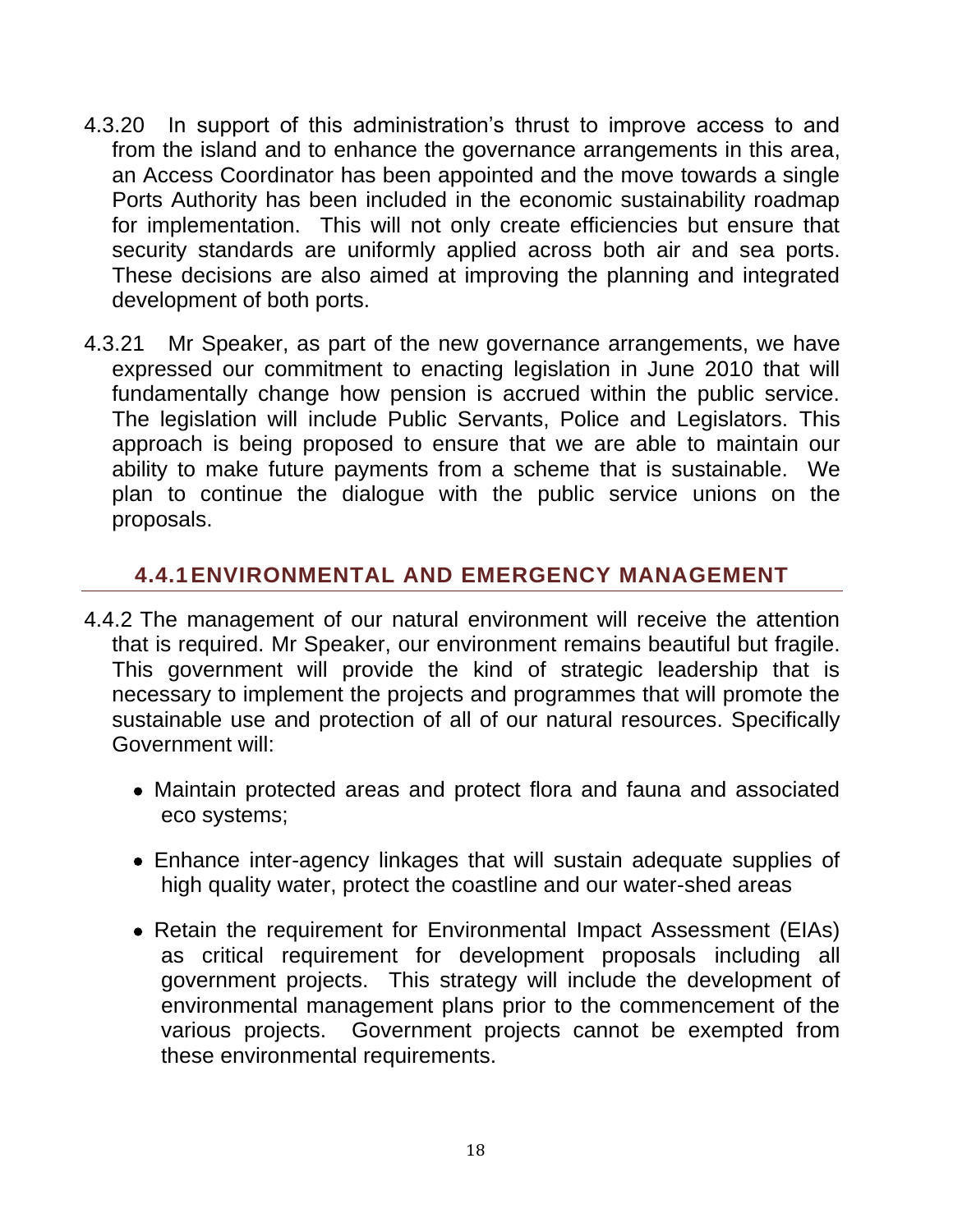- Continue strategic partnerships with regional and international organisations that will support us in our efforts to achieve globally recommended standards of environmental management.
- 4.4.3 The volcanic situation sometimes creates the impression that our entire emergency management programme is directed solely at that hazard. We wish to make it clear that Montserrat fully embraces the comprehensive approach to Disaster Management in which there is:
	- A focus on all major hazards both natural and human-caused;
	- Involvement of all sectors of society;
	- Consideration of all phases of the Disaster Cycle.
- 4.4.4 Mr Speaker, we have taken the proactive step to examine the structure, role, functions, strategies and plans of the Disaster Management Coordination Agency (DMCA). We intend to make the DMCA a more streamlined, efficient and effective organisation.
- 4.4.5 The approach will enable us to maintain the necessary balance between effective management of the risks and sustainable development in that:
	- We will update major contingency plans for hazards other than volcano.
	- We will continue to improve the arrangements that will be required if an evacuation of Zones A and or B ever becomes necessary.
	- We will be pragmatic and realistic. No country in the world is able to set aside social infrastructure such as housing and leave them unoccupied until required for an evacuation. That is why:
	- We will continue to use a multifaceted approach to relocation.
	- We will provide incentives to encourage homeowners to assist with the accommodation of relocated persons.
	- We will provide assistance to enable homeowners to complete additional living spaces that can be made available for relocated persons.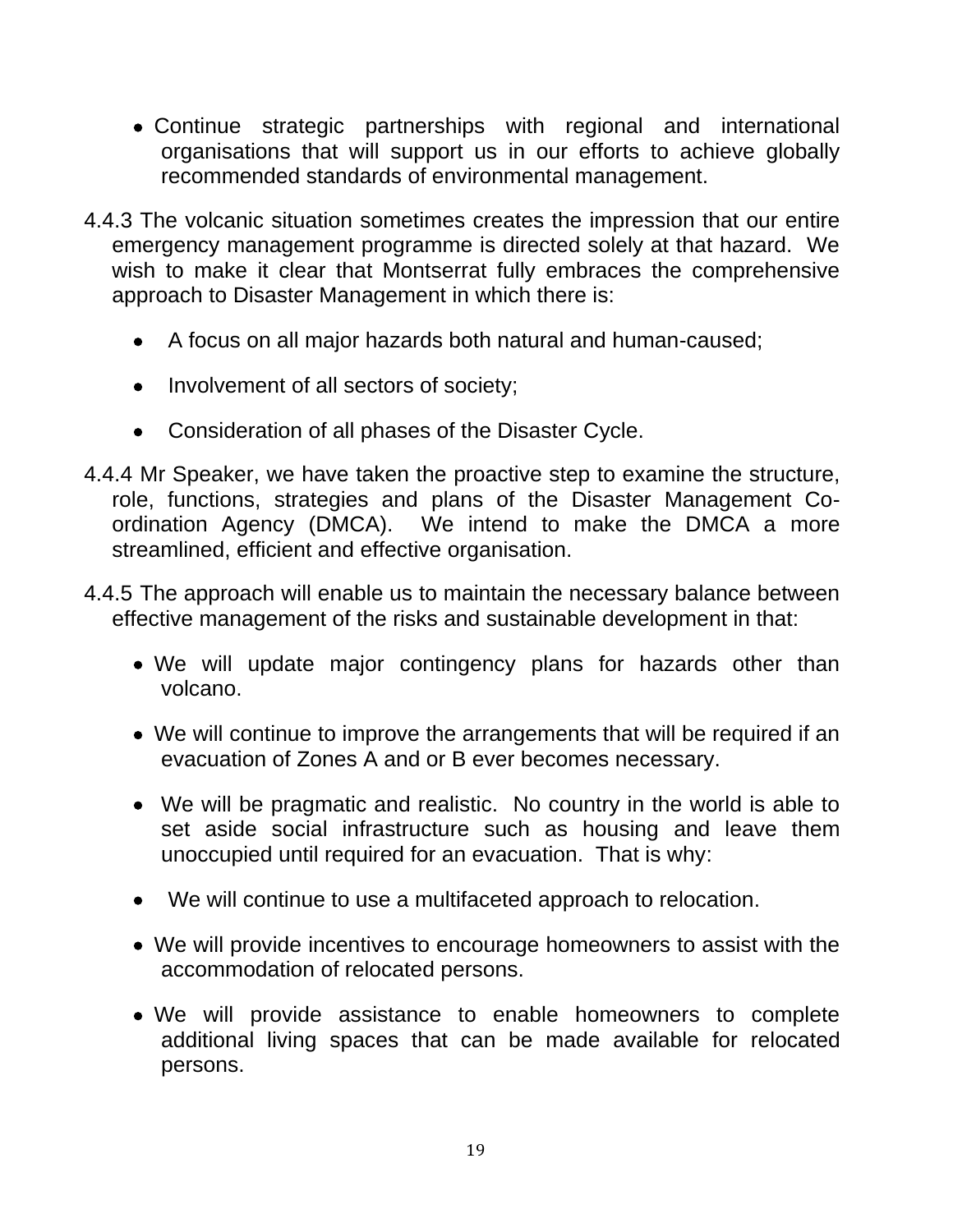- We will continue our efforts to increase the number of housing solutions through new home construction.
- We will create a regulatory environment that reduces the prospect of exploitation of relocated persons.

#### **4.5.1SOCIAL DEVELOPMENT AND SAFETY NETS**

- <span id="page-19-0"></span>4.5.2 This policy area seeks to uphold human dignity and nourish the individual and collective spirit of this island. Mr Speaker, economic growth and development is useless unless it provides the opportunity for the development of all individuals in the society.
- 4.5.3 This Government endorses the principle of providing opportunities for people. We should not encourage dependency and we should provide the opportunity for all persons to make their contributions to the extent that they can. This could be done through the encouragement of persons to do simple tasks such as community cleanups and beautification.
- 4.5.4 We therefore encourage all our institutions in their planning to continue and expand programmes that will allow individuals to contribute to society as this not only build a strong sense of purpose and dignity but it rejuvenates the community spirit.
- 4.5.5 Our policies and programmes for the poor and vulnerable will not be affected in our bid to rationalise public services because we are committed to preserving their dignity and place in our society. In this regard, in 2009 we continued Social Welfare Financial Assistance to approximately 270 households or some 310 individuals. Additionally, 94 households received Rental Assistance and 13 children received Foster Care Allowances. Government spent about \$2.2m on the Social Welfare Financial Assistance Programme. We will continue similar support in the future.
- 4.5.6 Mr Speaker, approximately 196 one-off grants were approved during 2009 with a total expenditure of approximately \$418,000. The bulk of which was used for Medical Referral costs totalling approximately \$301,000. Government also provided subventions to the Old People's Welfare Association, the Golden Years Home and Meals on Wheels programme for a total support to these mainly senior citizen support organisations of \$817,900. We care.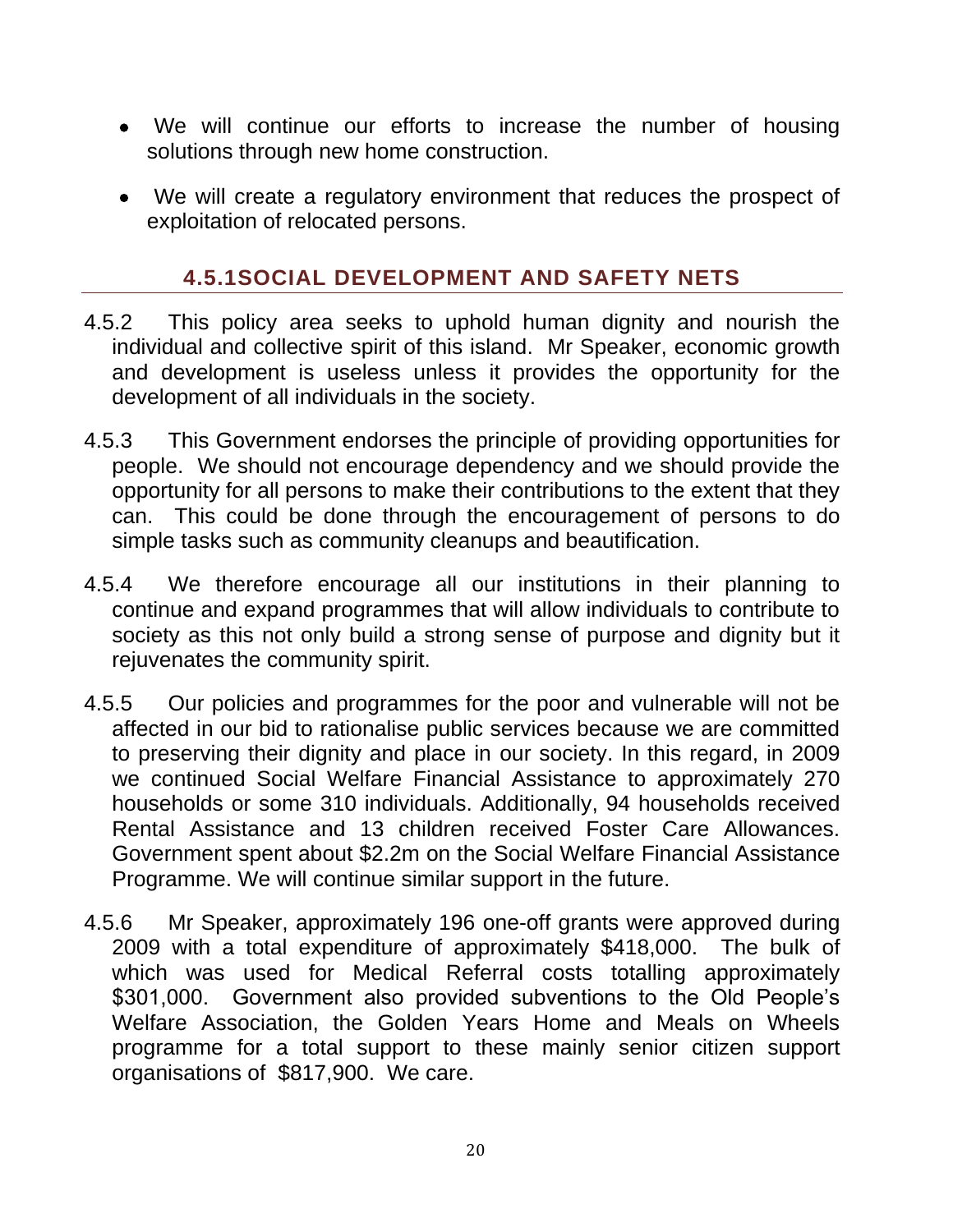- 4.5.7 In 2009 we had a focussed community discussion on child safety. We will do whatever is necessary to ensure that our children are protected. In particular we must ensure that our children are not sexually abused and will put in place the necessary legislation to affect this.
- 4.5.8 We will also continue to build strategic alliances with regional agencies as together we advance the development of policies and programmes geared towards safeguarding and protecting the human and social health of Montserrat. We will maintain our engagement with the Caribbean Food and Nutrition Institute to review and develop the island"s entire School Lunch Programme to ensure that the nutritional needs of our vulnerable children are met.
- 4.5.9 In 2010 we will continue to promote social cohesion and inclusiveness as we work together to achieve the goals and aspirations of our people. These goals include the provision of relevant education, housing, primary and secondary heath care and other social support services.
- 4.5.10 Mr Speaker, we are also committed to improving the quality and the scope of education services offered by our local educational institutions. From 2010 onwards, our focus will be on grooming our graduates with skills for the workplace in response to the development needs of the island. This will include the development of financial and other support for relevant business start ups and expansions.
- 4.5.11 The children and staff at the Brades Primary School will soon benefit from a new two-storey building school building financed through the CDB"s Basic Needs Trust Fund. The expansion works for the Lookout Primary School is in the planning process.
- 4.5.12 The Montserrat Community College (MCC) will continue to develop and strengthen its Technical and Vocational Training Programme in response to the range of skills and technical capabilities which are being demanded in support of the medium to longer term development needs of Montserrat. Through linkages with other regional and international institutions, we anticipate that the MCC will expand the educational services it now provides.
- 4.5.13 We also intend to support the consolidation of the Change Management systems and approaches currently introduced at the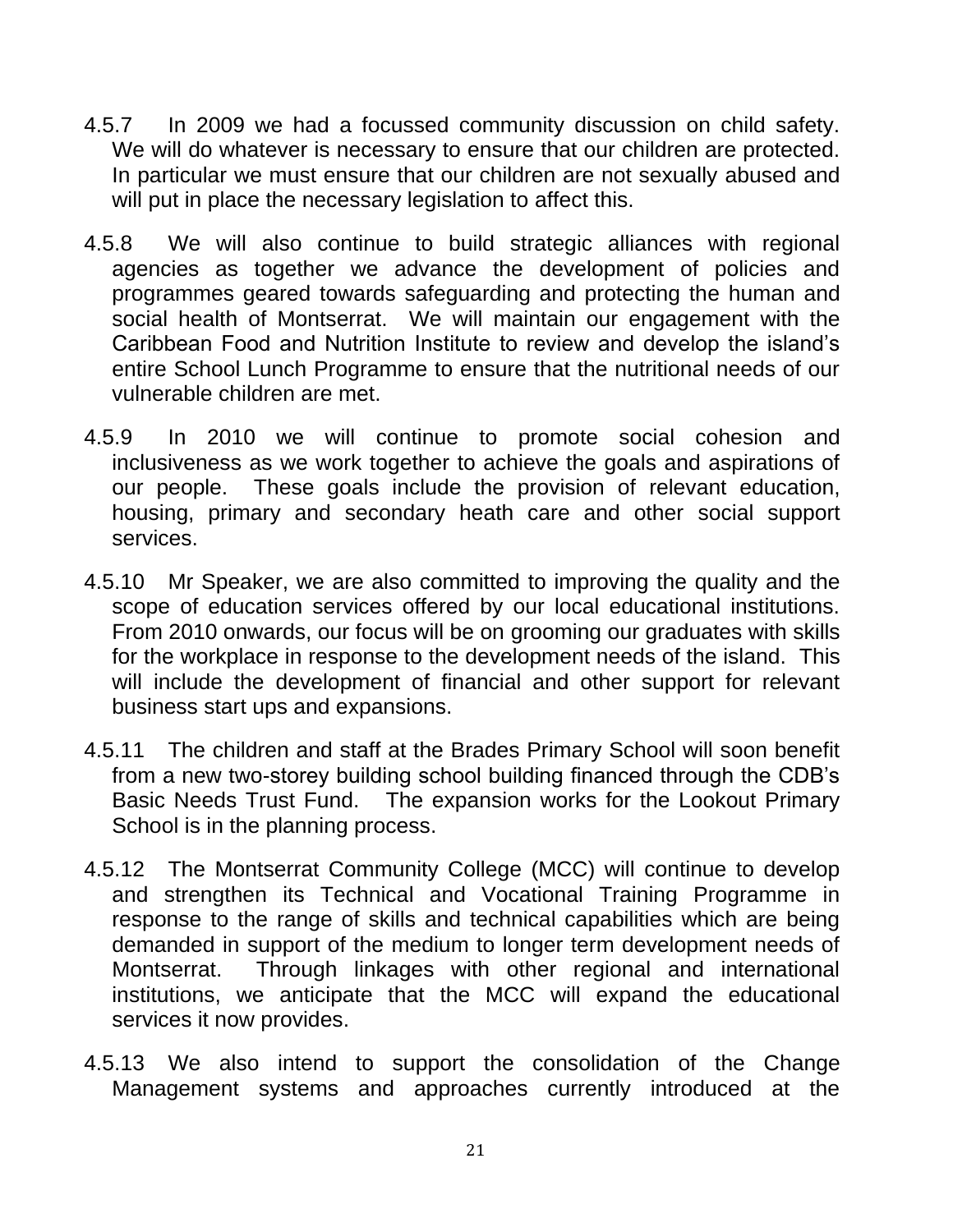Montserrat Secondary School (MSS). This new approach has encouraged the involvement of an increasing number of parents and guardians in both the education and welfare of our children. I applaud all of the teachers and support staff of the school who continuously strive to bring out the best in our children. The children of Montserrat are the future of our island and they need, indeed demand our constant protection and care.

- 4.5.14 In order to offer a comprehensive set of social support services, several new pieces of legislation will be brought before this Honourable House for consideration this year. These include:
	- The Food Safety Act
	- The National Housing Act
	- The Health Professions Act
	- Child Support and Safety Legislation
- 4.5.15 These will be complemented by a professional development programme for workers in the Health sector. The Ministry of Health will also develop a comprehensive programme for our critical care staff, ensuring that they remain proficient and motivated to continue to serve us.
- 4.5.16 The limitations imposed by our demographics require that we use new and innovative approaches in the development of our social services. Thus the Ministry of Health will continue to pursue the use of telemedicine and will explore partnerships and memoranda of understanding with overseas specialist medical facilities. We expect that this will eventually improve access to treatment which cannot be provided effectively on island.
- 4.5.17 The Government of Montserrat continues to struggle with the provision of specialist health services mainly due to the significant cost involved. Nonetheless, we have been able to maintain a programme for a visiting Ophthalmologist and Psychiatrist. The Government of Montserrat will continue to work with specialists who are willing to provide services in order to complement our short falls. To this end, the Government has already advanced discussions with numerous specialists and has already programmed a line up of visiting specialists for 2010. They will provide services on island in areas such as urology, gastroenterology, cardiology, obstetrics and gynaecology.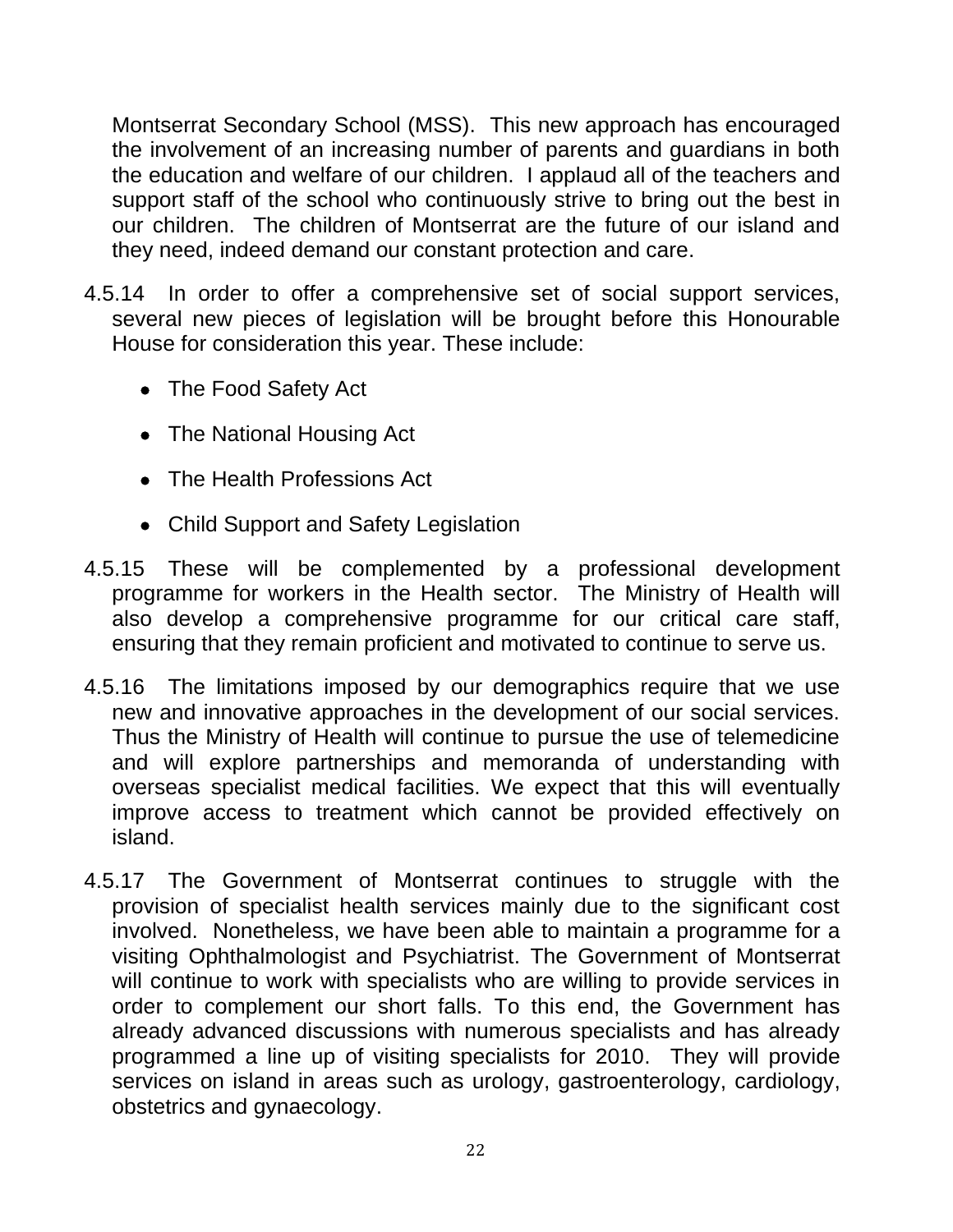- 4.5.18 Mr Speaker, we have established a programme of closing the volcano-related communal shelters by June 2011. The construction and occupation of the Warden Supported Facility at Sweeney"s, one apartment block at Lookout and three duplexes in 2009 gave some 25 persons the opportunity to be re-housed in decent permanent accommodation. In 2009 we also saw the largest number of persons being provided permanent housing since the suspension of the Materials Grants programme in 2004/5. We will continue to give priority to re-housing persons living in the Communal Shelters and other temporary wooden Family Units which were constructed since 2006.
- 4.5.19 We are committed to the Davy Hill Housing Regeneration Project. The shared equity programme brings home ownership within the reach of a significant number of people who require a helping hand. Again we are a caring government.
- 4.5.20 The Home Ownership Motivates Everyone (H.O.M.E.) Programme which was introduced in 2009 has also gained some momentum. We are making available approximately \$7m to this project which includes soft mortgages at rates of 3% and 5% to qualified persons and households. Selection will be done through the Housing and Land Allocation Committee within the Ministry of Agriculture, Lands, Housing and the Environment. This is all in support of the Vision 2020 Housing Strategy.
- 4.5.21 The Ministry of Agriculture prepared a National Food Production Strategy in 2009 as a cohesive framework to guide the development of a realistic policy of food import substitution. This strategy will guide Government's investment in the agricultural sector over the next three years. It places emphasis on increased production in the following areas: arable crops, fishing, poultry and livestock. We will also take steps and introduce programmes to encourage the processing of local fruits and vegetables.

### **4.6.1EXTERNAL RELATIONS**

<span id="page-22-0"></span>4.6.2 Mr Speaker, since taking over the reigns of government we have taken steps to enhance co-ordination of Montserrat's regional and international affairs, including the handling of Immigration policy issues. We have also put institutional arrangements in place for the participation of our people in the Diaspora in national activities.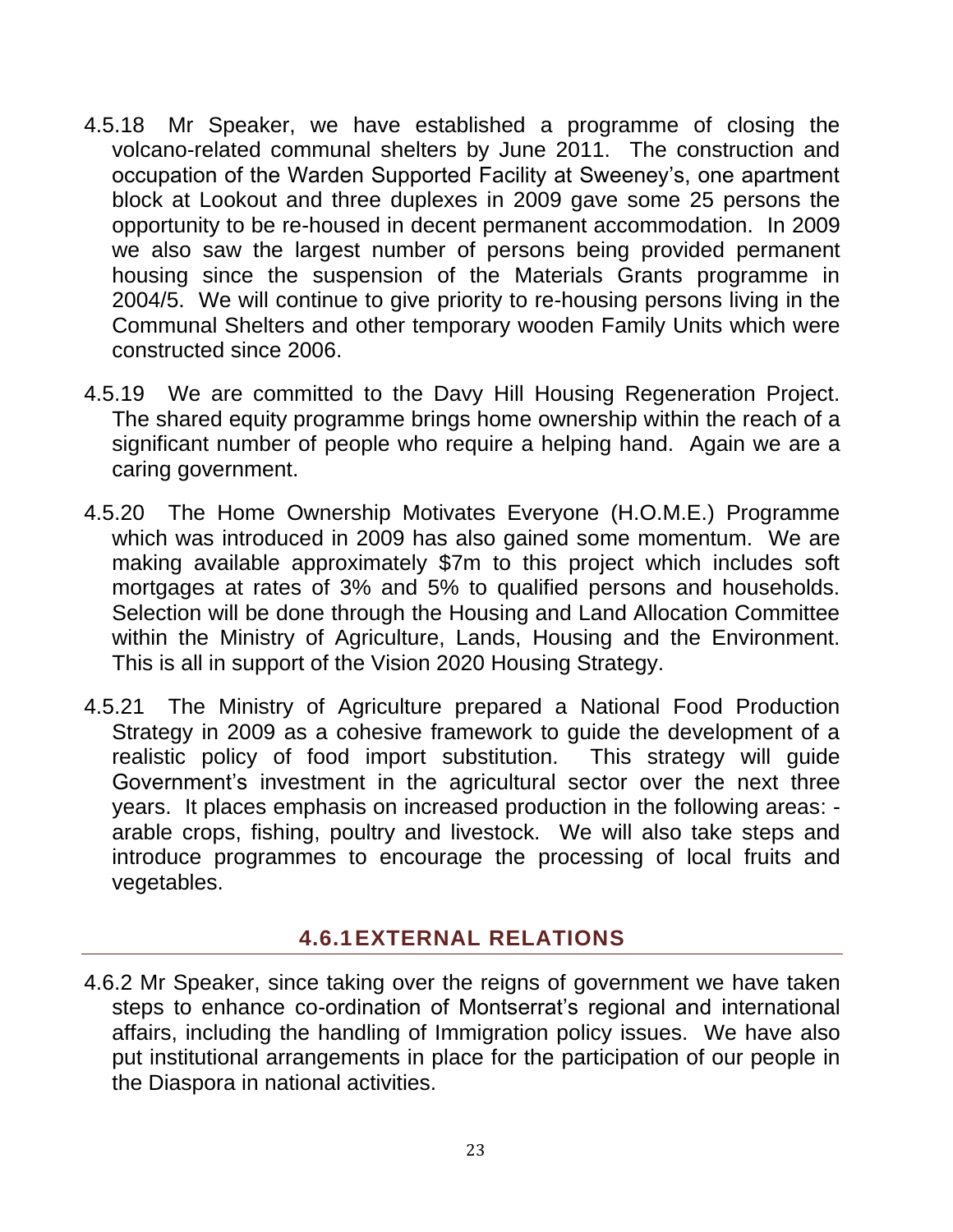- 4.6.3 Membership in regional organisations such as the OECS Economic Union, CARICOM, the Caribbean Development Bank and the Eastern Caribbean Currency Union will continue. Such relationships should ease our capacity constraints and assist us in our development initiatives.
- 4.6.4 Collective actions which continue to be taken to resolve the British American Insurance Company and the CLICO issues by the OECS and the ECCB are examples of the benefits of regional actions taken to ensure the safety of our domestic banking space and the support for the people and investors who are likely to be affected.
- 4.6.5 Many may wonder about the impact of non-signing of TIEA"s, implementation of certain internationally required legislation relating to antimoney laundering, integrity and counter terrorism. The impact of being black listed could mean that our banks are not permitted to make certain transactions with international banks. The impact is not only on Montserrat but on regional institutions as well, for example the ECCB.

### **5 PUBLIC FINANCIAL MANAGEMENT**

- <span id="page-23-0"></span>5.1 Governments and people everywhere are forced to adjust their plans in an effort to bring their expenditure in line with their incomes. Montserrat is no different. Mr Speaker, those who borrow to fund deficits are finding it more difficult to do so without conditions and are now being forced to take on board significant policy shifts and budgetary adjustments.
- 5.2 The prudency principle requires us as a responsible Government to move towards a more sustainable budget. We must act decisively and quickly while Her Majesty"s Government is willing to assist us in making the necessary changes rather than to do nothing and pay a greater price later.
- 5.3 It is critical for accounting officers to account and spend the taxpayers" money economically, efficiently and effectively. It is for this reason that we are strengthening the accountability and financial management systems that govern how taxpayers' funds are being spent and ensure that the public are treated fairly.
- 5.4 We are seeking to strengthen financial management within the public service by implementing the following initiatives: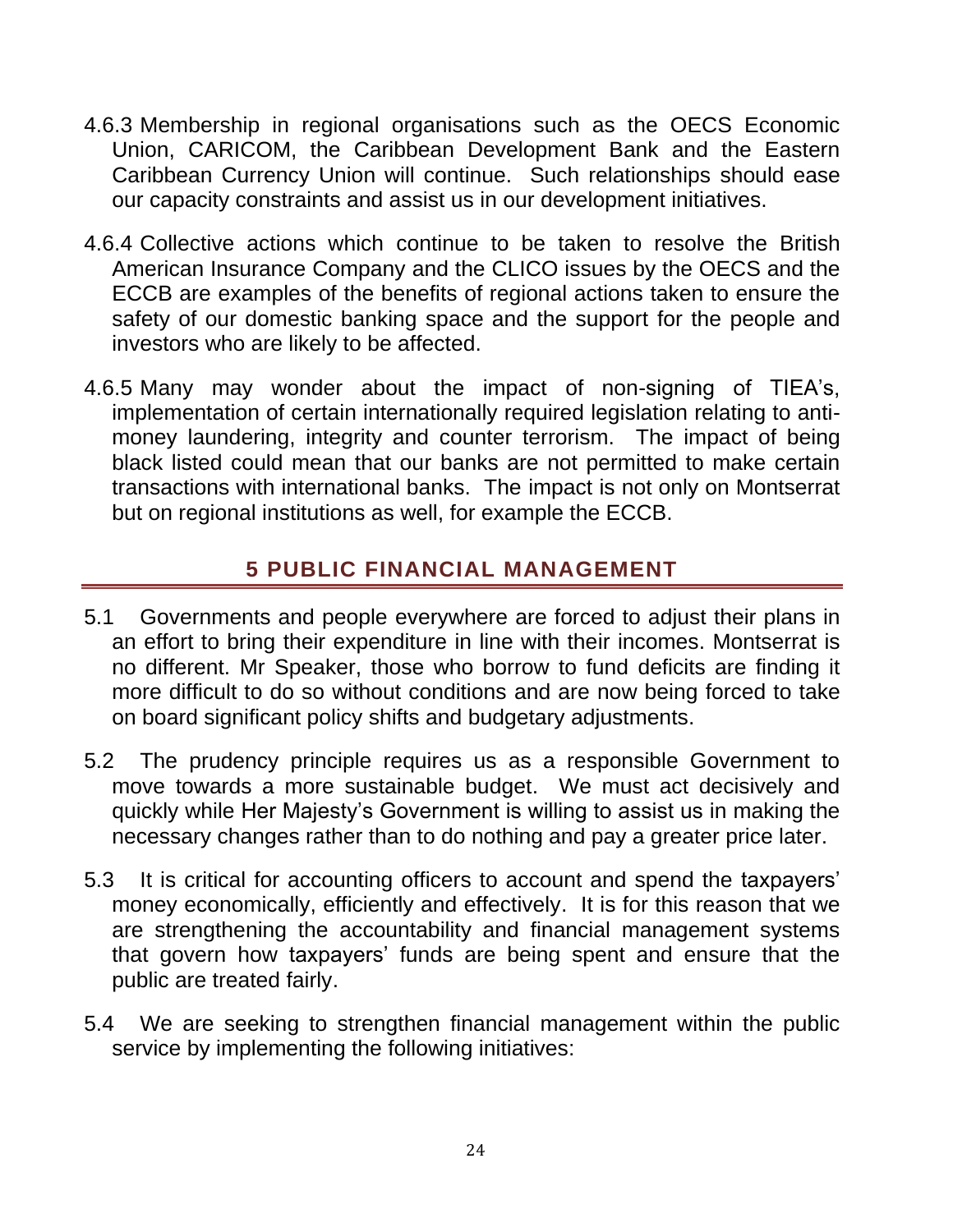- Auditing the financial regulations to ensure that where there are gaps, the legislation is amended to address these matters;
- Provide financial procedure manuals to help accounting officers interpret and understand the regulations;
- Establish standards for financial reporting across the public service; and
- Provide training generally and on request to ensure that the regulations are implemented efficiently and effectively.

### **5.1 OVERALL BUDGET CONSIDERATION**

- <span id="page-24-0"></span>5.1.1 We will now examine the budgetary allocations. Mr Speaker, let us be mindful of the difficulties the economy faces at this time and therefore, we have not included any new revenue raising measures but will seek to collect a substantial portion of the arrears outstanding which stand at over \$14 million dollars.
- 5.1.2 The total budget allocation for the fiscal year 2010 is \$123,436,900. This represents a decrease of over \$16m from last year. Clearly, things are difficult all over and we need to use the little we have to invest in areas that grow the economy. This figure is however based on assistance from DFID pegged at an exchange rate of \$4.2 to the sterling. Any downward shift in this exchange rate will see us having even less to spend.
- 5.1.3 This year the estimated revenue from local sources is expected to yield \$45,095,100. Grants for funding the recurrent side of the budget is £12.6m or \$52,920,000 of which approximately \$2,520,000 will be used to subsidise transportation to and from the island. This means that the total funding available for recurrent expenditure is \$98,015,100 as long as the exchange rate fluctuations are favourable and revenue targets are met. This figure \$98,015,100 exceeds the 2009 approved budget by approximately 3%. However, this level of expenditure is not sustainable without steady growth in the activities of private sector with the consequential benefits to public revenues.
- 5.1.4 The expressed policy dictated by Her Majesty"s Government is that Government of Montserrat must take steps to reduce its reliance on budgetary support. Consequently, grant funding is expected to fall in the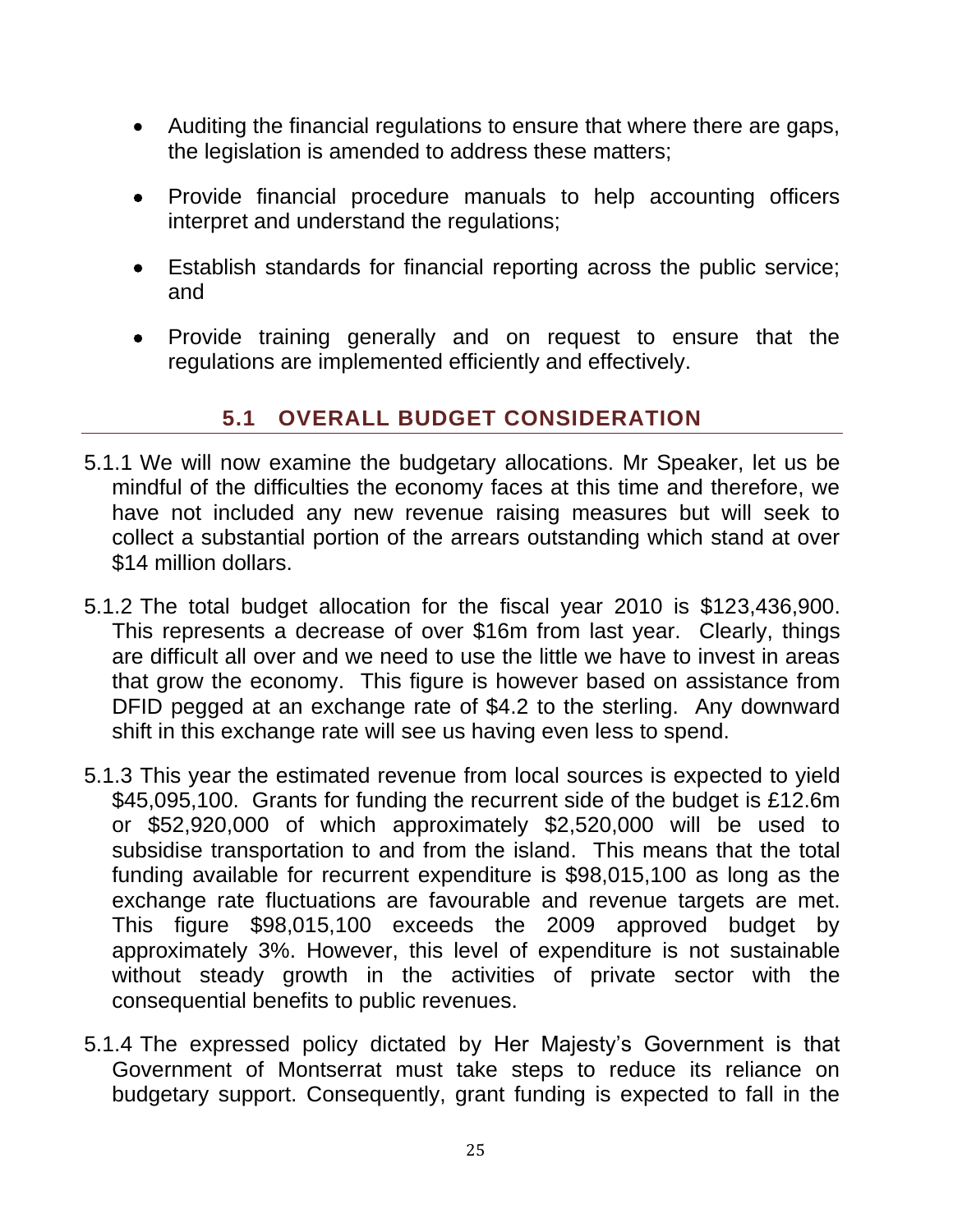medium to long term. This inevitably requires Government of Montserrat to use the next two to three years to find alternate sources of funding or reduce expenditure to sustainable levels.

- 5.1.5 This means that Government must now introduce policies to rein in ballooning public sector costs while at the same time improve our sources of revenue and the revenue collection system. Past governments have known that this time would come and it has been included in a number of reports by consultants and expressed in many of our strategic documents. We are now facing the harsh realities of putting off decisive actions for fear of acting on them. We intend to implement the necessary decisive actions for reductions in public expenditure to coincide with job creation in the private sector.
- 5.1.6 Mr Speaker, over 80 percent of Consolidated Fund Services is used to fund pensions and gratuities. This figure is growing steadily. These are areas that will be reviewed this year and policies introduced that will be fair but allow for a more flexible and sustainable public expenditure programme. These will ensure that we retain the capacity to pay these benefits so that past, current and future civil servants will obtain their deserved benefits. Actuaries in ILO have already looked at current proposals and have deemed them to be very generous in light of current regional trends.
- 5.1.7 We recognise that there will be some concerns but, because we love Montserrat and want to ensure that our children enjoy similar benefits in the future. We must act decisively now!
- 5.1.8 Overall approximately 80% of the recurrent budget is fixed and over 60% relates to both staff costs and the Consolidated Fund expenditure (Statutory Expenditure). This means that only 20% of the budget is variable and to fund the growing needs of the poor, fund emergencies, provide for some of the additional programmes that are needed and basic things that the public should reasonably expect.
- 5.1.9 Tax revenues from income and trade account for approximately 80% of locally generated revenue. Fees, fines, permits, rents, interests and licenses will be expected to generate the remaining 20% or \$9m of the total revenue. In a situation where grants are fixed in the short term and reducing in the medium to long term reinforces the need to focus on private sector development.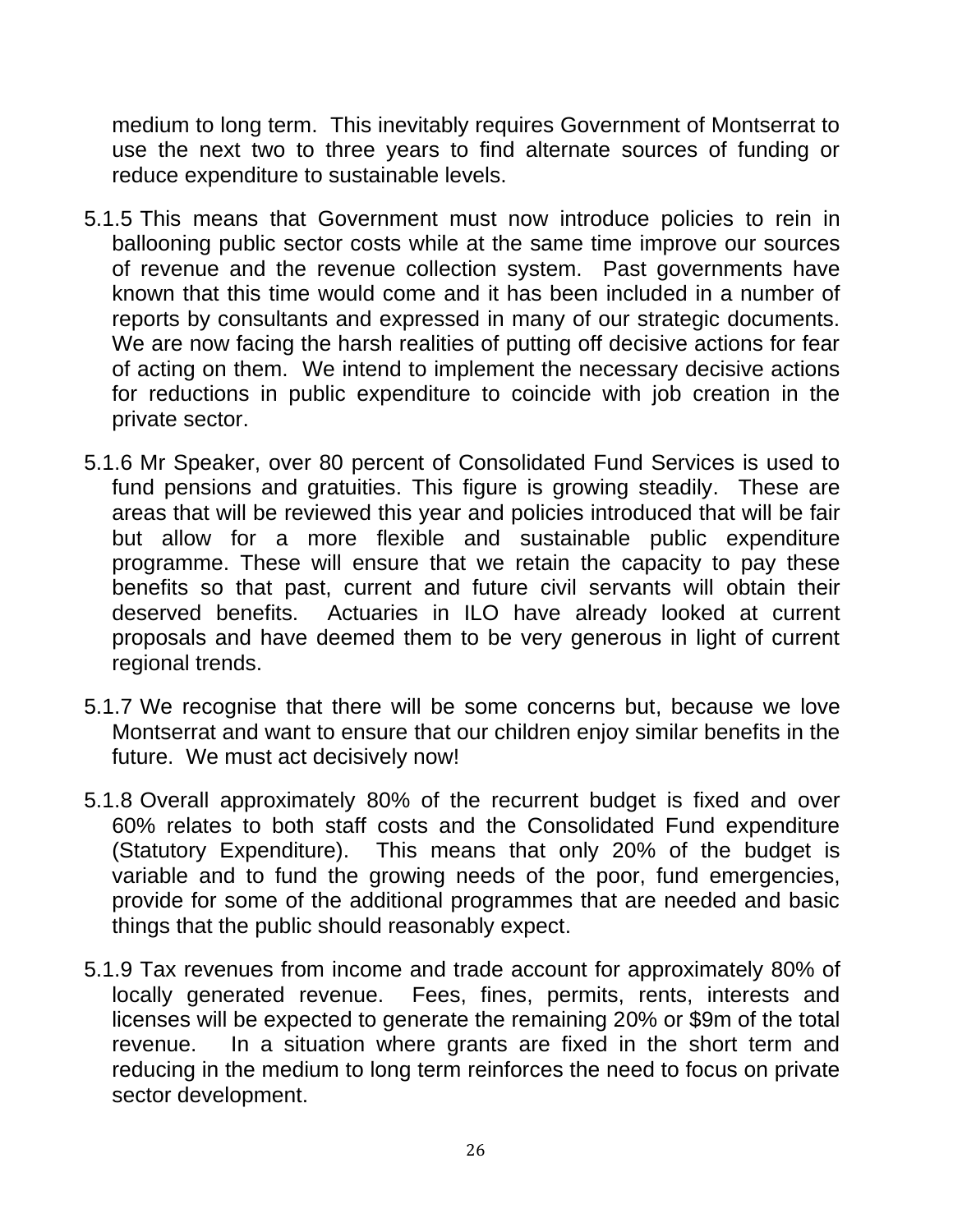- 5.1.10 Mr Speaker, the Estimates of Revenue and Expenditure presented is balanced but we will require every taxpayer to pay their taxes in a timely manner and those who have arrears to settle these as quickly as possible. We will demand fiscal discipline by Accounting Officers to meet the targets in the most economical and efficient manner so that the money received from you will be well spent.
- 5.1.11 With respect to the development budget, it is essential that projects are implemented as planned and those who are involved must make special effort to remove bottlenecks or resolve outstanding issues that may delay the relevant projects and programmes. Emphasis will also be placed on delivering the projects within cost.
- 5.1.12 This year"s development expenditure is \$25,421,734. This is \$17.4m less than 2009. However this does not include the provisions for some projects which are currently with DFID for final approval and there is no guarantee that the benefits of these will accrue in this financial year. Indications are that financing available to Government for its capital programme will be limited and government may need to look at alternate sources of financing. Lack of funding for the capital programme will become more acute if the recurrent budget continues to consume a greater share of the overall allocation.
- 5.1.13 We propose to spend \$12,653,234 on infrastructural development; \$1,067,200 will be spent on the development of natural resources including geothermal energy development; \$6,826,700 will be spent on development of social services; and \$4,874,600 for miscellaneous projects across a range of areas including tourism, human development and development co-ordination and planning. The Development budget will be funded by several agencies and through local endeavours. The United Kingdom Government through DFID will finance 70% of the capital budget; the European Union 20% and the remaining 10% by CDB, the Trinidad and Tobago Government through the balances of the Petroleum Stabilisation Fund and the Government of Montserrat.

### <span id="page-26-0"></span>**5.2 MINISTRY AND DEPARTMENTAL ALLOCATIONS**

5.2.1 The Recurrent Budget reflects a number of policies and programmes aimed at moving government towards fiscal sustainability. Mr Speaker,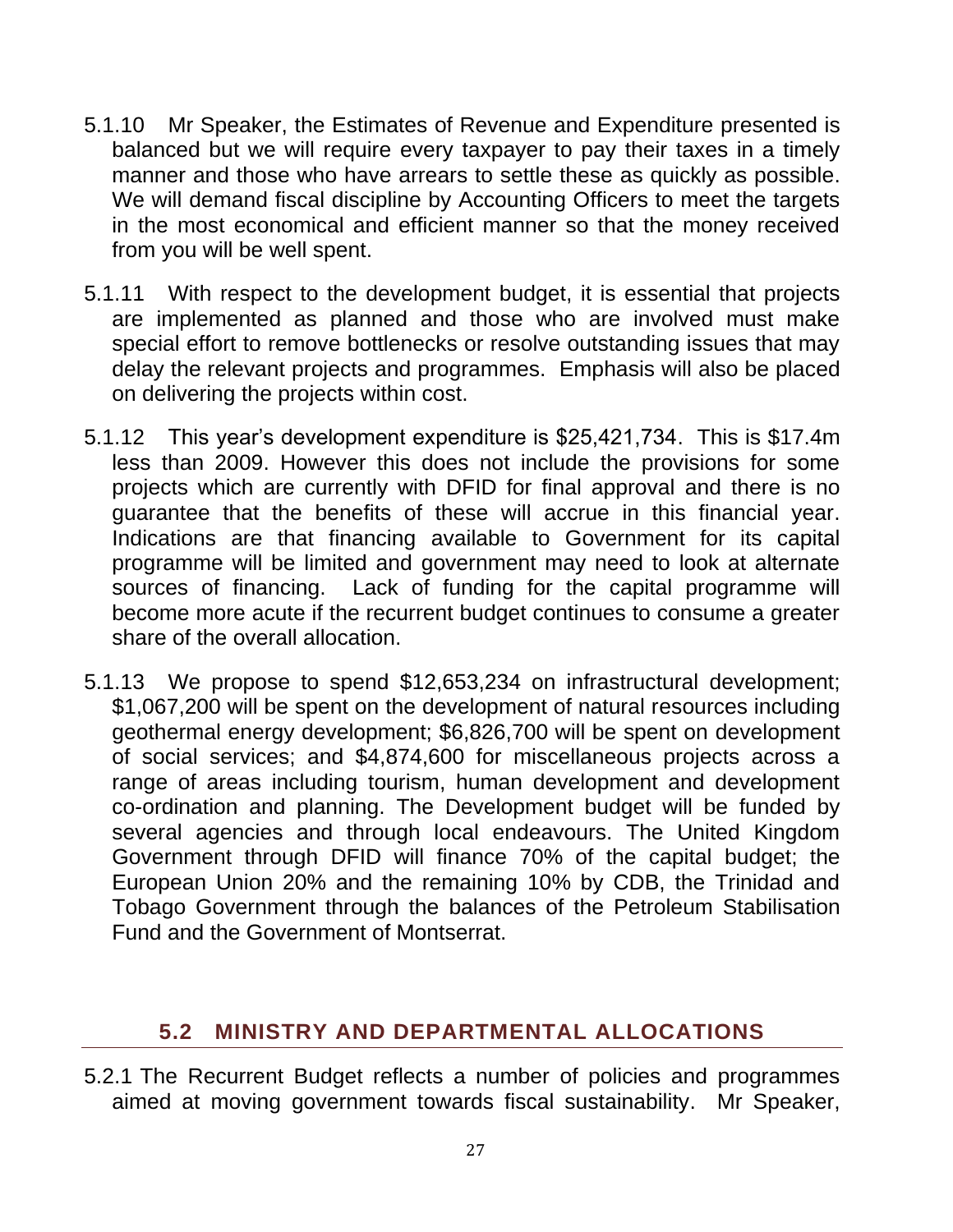\$16,662,200 will be spent on Consolidated Fund Services. 82% of this amount has been allocated to cover the costs of pensions and gratuities. The remainder will be spent on other statutory payments such as loan and interest repayments, remuneration for certain statutory posts and tax refunds.

- 5.2.2 Mr Speaker, \$81,352,900 is allocated for the programmes of the various ministries and departments.
- 5.2.3 The Ministry of Health will receive the largest allocation totalling \$16,638,300.
- 5.2.4 The Ministry of Communication and Works" allocation is thirteen million, two hundred and seventy two thousand, five hundred dollars (\$13,272,500) and will be expected to play a major role in the overall infrastructure development programme.
- 5.2.5 The Ministry of Education will receive \$8,269,200 to fund its programmes for this fiscal year.
- 5.2.6 The Ministry of Agriculture, Lands, Housing and the Environment \$5,936,800. This budget will be boosted by the budget and work being performed in the Land Development Authority in housing.
- 5.2.7 The other agencies of government will receive the following: Police \$6,802,800). Disaster Management Agency – \$4,859,500) and the Office of the Deputy Governor –\$7,198,500). For ease of reference, the full set of allocations is attached to this Budget Speech and detailed in the Estimates of Revenue and Expenditure tabled in this Honourable House at its last sitting.
- 5.2.8 The public budget forecast remains positive with expenditure on projects such as Little Bay and Port development together with targeted investments in tourism, exploitation of geothermal energy, road infrastructure, government accommodation and housing projects. Several of these major infrastructure works will extend over the next two to three years.
- 5.2.9 Every effort will be made to progress these developments faster than originally planned so that the expected economic benefits would materialize more quickly.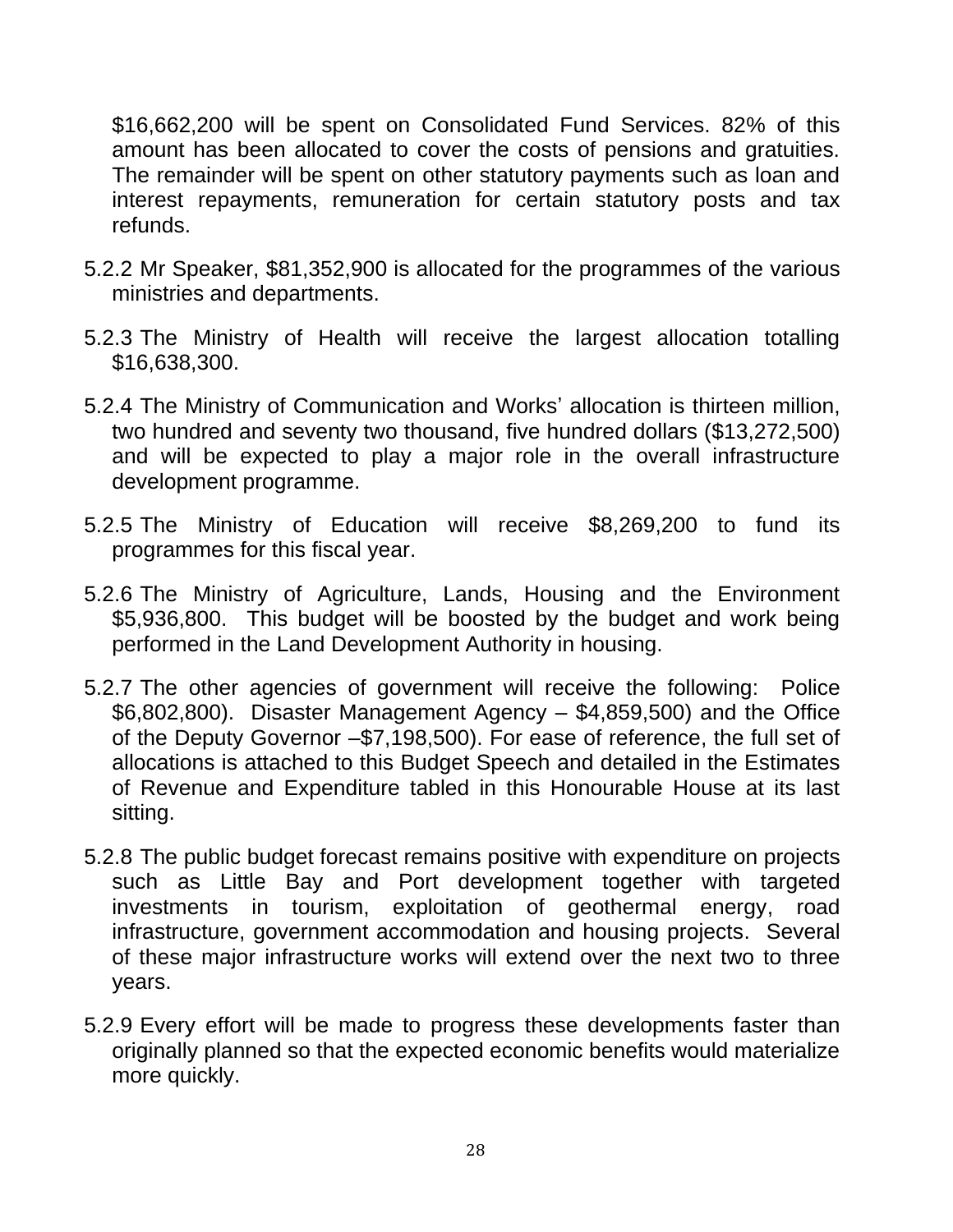5.2.10 Public debt is a major issue for many developed and developing countries. Government of Montserrat's total debt obligation stands at just over EC\$8.1m most of which is public guaranteed debt on behalf of the Montserrat Port Authority. Government of Montserrat's debt to GDP ratio is therefore less than 10%. Mr Speaker, this is well below the fiscal benchmark target of 80% set by the ECCB and those established by other international institutions. We want to keep it that way and therefore on the occasions when government deems it necessary to borrow, it will be done within an overall strategy with clear goals, outcomes and repayment plan.

#### **6 ACKNOWLEDGEMENTS**

- <span id="page-28-0"></span>6.1 Mr speaker, Life on Montserrat could have been much worse had it not been for so many people, institutions and governments that have all played a role in keeping this island as attractive and habitable as it is today.
- 6.2 I would first like to acknowledge the efforts of Her Majesty"s Government in particular DFID and the Foreign Office in providing budgetary and technical support in taking forward our programmes. We face a major hurdle in advancing economic activity in the face of persistent volcanic activity but we have been able to manage with the help of the UK Government. We want to specially thank Ms. Sue Wardell, DFID Director and Mr. Samuel Sharpe Finance Director for their frank and open discussions and their willingness to recommend for consideration, assistance where it is sensible, pragmatic and lead to long term sustainability.
- 6.3 We also recognise the continued budgetary support received from the European Union. We acknowledge the efforts of the Commission to facilitate our needs and capacity issues. We look forward to working with the Delegation in progressing the much needed support in a more timely manner.
- 6.4 We also want to thank the Indian High Commissioner for arranging technical assistance support and the cultural contributions to our St. Patrick"s week of activities.
- 6.5 We also want to express our sincere appreciation for the support of our regional organisation in providing a sense of stability and enabling greater policy coordination. In this regard, we thank CARICOM and the OECS Secretariat and Authority for their continued support. We applaud the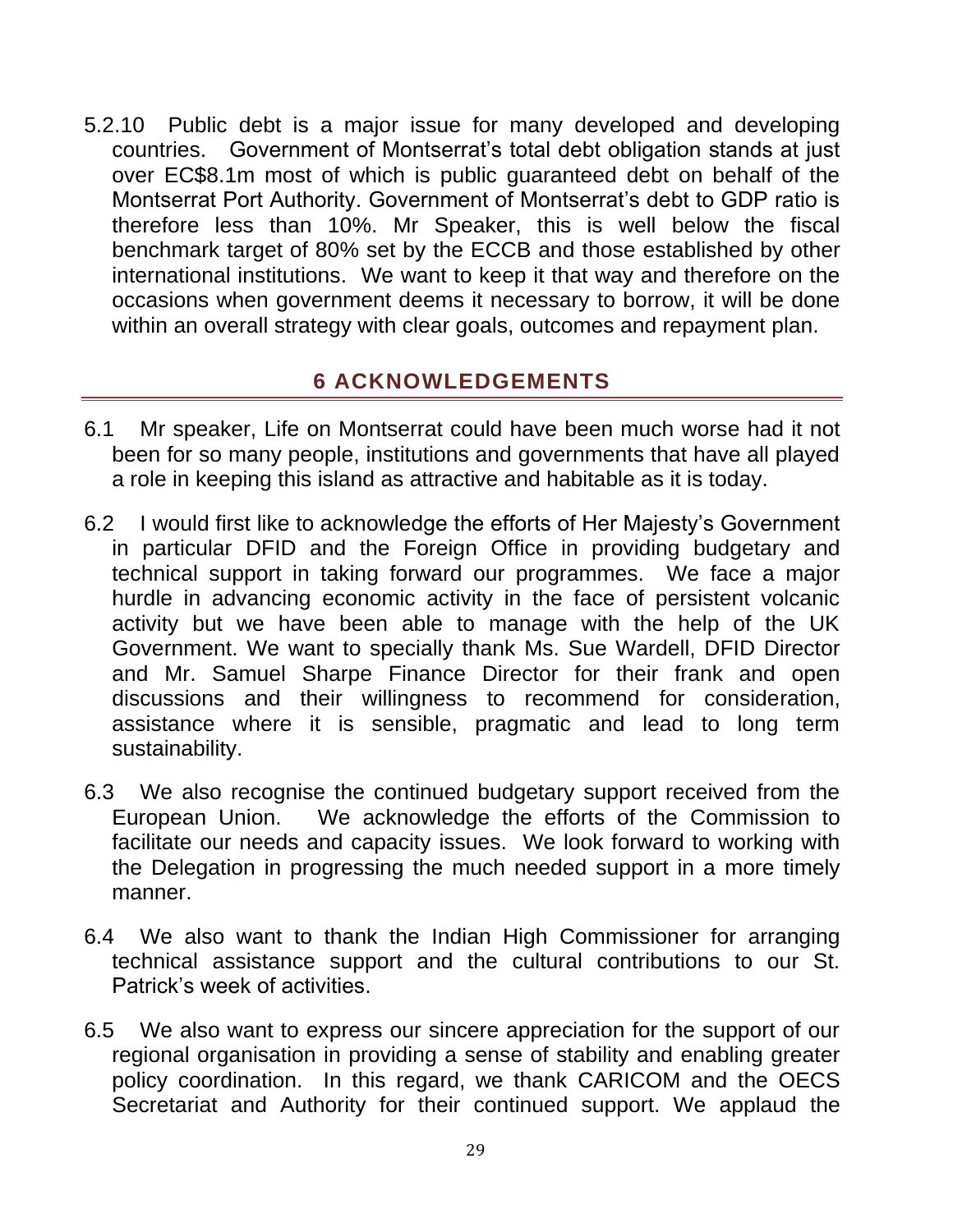continued work and support of CDB and CARTAC in the provision of technical and policy support areas. Last but most importantly, we want to publicly acknowledge, endorse and commend the work of the Eastern Caribbean Central Bank through its Governor and staff in maintaining financial stability and fiscal policy support to the OECS region.

- 6.6 We want to acknowledge the role played by ATOS Consulting, MIND and the other individuals and institutions including the Cayman Islands Government who have been supporting us and our Public Sector Reform programme.
- 6.7 I wish to thank the entire public service for its support thus far and its willingness to be part of tackling the changes we are making together. Mr Speaker, as team leader we could not have achieved this much so soon without the continued support of the MCAP family and the recent converts.

### **7 CONCLUSION**

- <span id="page-29-0"></span>7.1 Finally Mr Speaker, I will end with a quote "No one can go back and start a new beginning, but anyone can start today and make a new ending."
- 7.2 Many of the problems we face at this point are the result of procrastination and indecision over the years. It is as a result of leaders not starting to take those small steps to make things right to create a new ending.
- 7.3 The foundation of our policies and programmes are simple but prudent:
	- We are aware that our resources are dwindling and that the public service cannot continue to operate at its current levels but we are committed to implementing changes in ways that makes the private sector larger so that unemployment does not become an issue;
	- We are committed to making the public service more efficient and accountable. As such programmes that merge units, use technologies efficiently, develop competencies, streamline procedures and improve the regulatory framework are supported.
	- We appreciate the value of selected foreign investments in key sectors of the economy as a means of sustaining growth in those